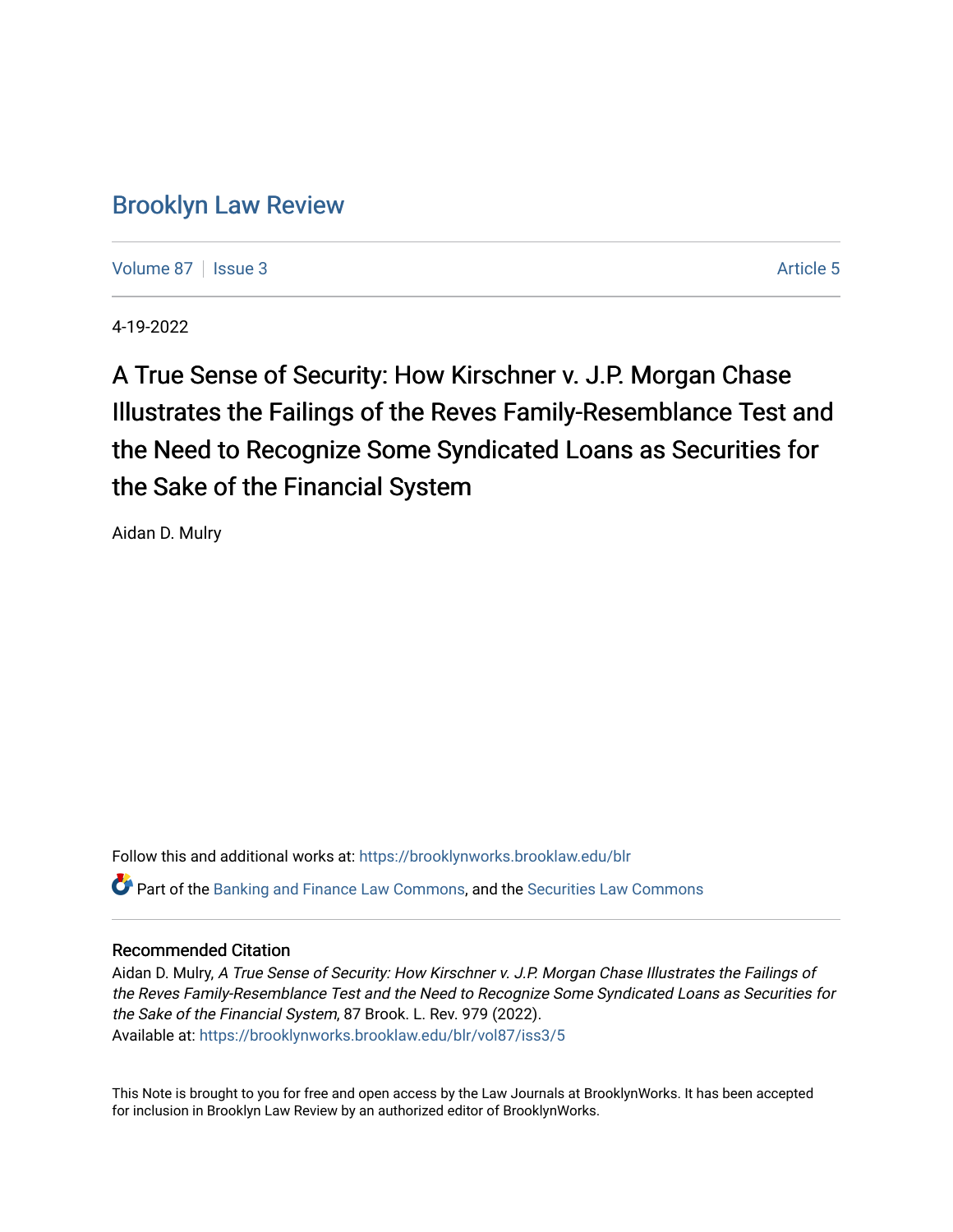# A True Sense of Security

## HOW KIRSCHNER V. J.P. MORGAN CHASE ILLUSTRATES THE FAILINGS OF THE REVES FAMILY RESEMBLANCE TEST AND THE NEED TO RECOGNIZE SOME SYNDICATED LOANS AS **SECURITIES FOR THE SAKE OF** THE FINANCIAL SYSTEM

## **INTRODUCTION**

A little more than a decade removed from the 2008 financial crisis, it seems implausible to think that such a manmade disaster could be allowed to happen again. In fact, following the Great Recession and with an eye toward preventing the next financial crisis, Congress passed the Dodd-Frank Act, which instituted a variety of new regulations aimed at imposing accountability on banks and credit-rating agencies.<sup>1</sup> On the surface, these reforms appear successful; however, under the surface, there is currently a capital market that is effectively ignored, not only by the reforms of Dodd-Frank, but by virtually all securities regulation.<sup>2</sup> This capital market, which revolves around so-called syndicated loans, is estimated to be larger than the subprime-mortgage collateralized debt obligations (CDO)<sup>3</sup> market at its apex,<sup>4</sup> and yet it is unregulated.<sup>5</sup> If this market is so popular, and if we learned anything from the Great Recession, then where is the regulation?

<sup>4</sup> Partnoy, *supra* note 1.

<sup>5</sup> See de Fontenay, *supra* note 2, at 755 ("The [syndicated] loan market is at once the most dynamic and the least visible capital market in the U.S., which is exactly how its participants like it.").

<sup>&</sup>lt;sup>1</sup> Frank Partnoy, *The Looming Bank Collapse*, ATLANTIC (July/Aug. 2020), https://www.theatlantic.com/magazine/archive/2020/07/coronavirus-banks-collapse/612247/ [https://perma.cc/Q4PS-ZKY2].

<sup>&</sup>lt;sup>2</sup> Elisabeth de Fontenay, Do the Securities Laws Matter: The Rise of the Leveraged Loan Market, 39 IOWA J. CORP. L. 725, 755 (2014).

<sup>&</sup>lt;sup>3</sup> "A Collateralized Debt Obligation (CDO) is a synthetic investment product that represents different loans bundled together and sold by the lender in the market.... A mortgagebacked CDO owns parts of many individual mortgage bonds." What Is a Collateralized Debt Obligation (CDO)?, CORP. FIN. INST., https://corporatefinanceinstitute.com/resources/ knowledge/trading-investing/collateralized-debt-obligation-cdo/ [https://perma.cc/VCV8-QWZZ].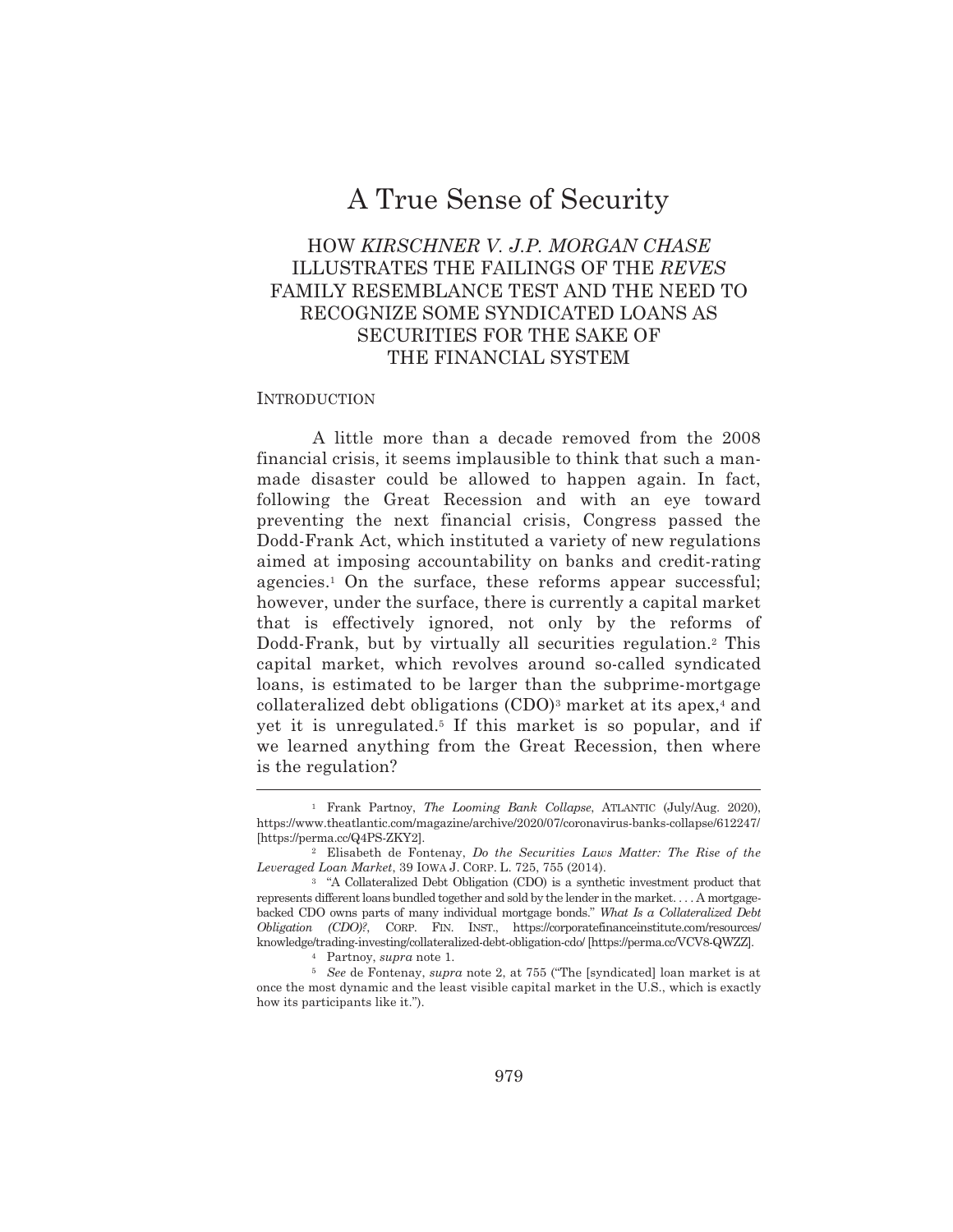## **BROOKLYN LAW REVIEW**

To start, a syndicated loan is a source of financing offered by a group of lenders to a single borrower.<sup>6</sup> The primary reason for this loan structure is that the size of the loan required by the borrower may be too big for any one lender to stomach on its own.<sup>7</sup> However, when the financing—and therefore the risk—is distributed among a group of lenders, the borrower's needs can be met without exceeding the lenders' risk profiles.<sup>8</sup> Importantly, syndicated loans are not ordinarily made to financially-strong companies.<sup>9</sup> On the contrary, "[t] these are loans made to companies that have maxed out their borrowing and can no longer sell bonds directly to investors or qualify for a traditional bank loan."<sup>10</sup> In sum, the syndicated loan market is the primary avenue by which troubled companies obtain loans from banks and other institutions, and the reason for this is fairly clear: the virtual absence of regulatory requirements makes the process of obtaining a syndicated loan significantly easier and cheaper than a traditional bond issuance or revolving line of credit.<sup>11</sup>

The syndicated loan market has grown rapidly in the last decade, with a value of approximately \$1.5 trillion in 2020, which was up from \$1.2 trillion in 2018.<sup>12</sup> This growth has primarily been driven by an increase in the issuance of B-rated loans—below investment grade loans made to troubled businesses<sup>13</sup>—which accounted for approximately \$711 billion of the total syndicated loan market in 2020.<sup>14</sup> The majority of syndicated loans are held by

<sup>12</sup> Bridget Marsh & Tess Virmani, Loan Syndications and Trading: An Overview of the Syndicated Loan Market: Lending & Secured Finance Laws and Regulations, INTL COMPAR. LEGAL GUIDES (July 4, 2021), https://iclg.com/practice-areas/lending-and-secured-finance-lawsand-regulations/01-loan-syndications-and-trading-an-overview-of-the-syndicated-loan-market [https://perma.cc/FX2D-QEJG]; Seung Jung Lee et al., The U.S. Syndicated Term Loan Market: Who Holds What and When?, FED. RESERVE (Nov. 25, 2019), https://www.federalreserve.gov/ econres/notes/feds-notes/the-us-syndicated-term-loan-market-20191125.htm [https://perma.cc/3 NH4-F9V8].

 $6$  What Is a Syndicated Loan?, CORP. FIN. INST., https://corporatefinance institute.com/resources/knowledge/finance/syndicated-loan/ [https://perma.cc/7N5E-G93R].

<sup>&</sup>lt;sup>7</sup> Troy Segal, Syndicated Loan, INVESTOPEDIA (June 22, 2020), https://www. investopedia.com/terms/s/syndicatedloan.asp#:~:text=A%20syndicated%20loan%2C%20also% 20known,project%2C%20or%20a%20sovereign%20government [https://perma.cc/8SSH-DFX4].  $8 \; Id.$ 

 $^9$  Partnoy,  $supra$  note 1.

 $10$  *Id.* 

<sup>&</sup>lt;sup>11</sup> S&P GLOB. MKT. INTEL., LEVERAGED COMMENTARY & DATA (LCD): LEVERAGED LOAN PRIMER 1 (2019), https://www.spglobal.com/marketintelligence/en/documents/lcd-primerleveraged-loans\_ltr\_updated.pdf [https://perma.cc/58SK-W7VA].

<sup>&</sup>lt;sup>13</sup> B-rated, or below investment grade-rated, loans are issued by companies with a "higher than average chance of default." Given this relatively high chance of default, these loans are relatively riskier than their higher rated counterparts—such as AAA-rated loans because it is less likely that the issuing company will repay the loan. These ratings are assigned by rating agencies and "are based primarily upon the issuer's creditworthiness. This rating can, therefore, be interpreted as a direct measure of the probability of default" by the company issuing the loan. Adam Hayes,  $B1/B+$ , INVESTOPEDIA (Feb. 25, 2021), https://www.investopedia.com/terms/b/b1-b.asp [https://perma.cc/6K4V-UE3R].

<sup>&</sup>lt;sup>14</sup> Marsh & Virmani, *supra* note 12.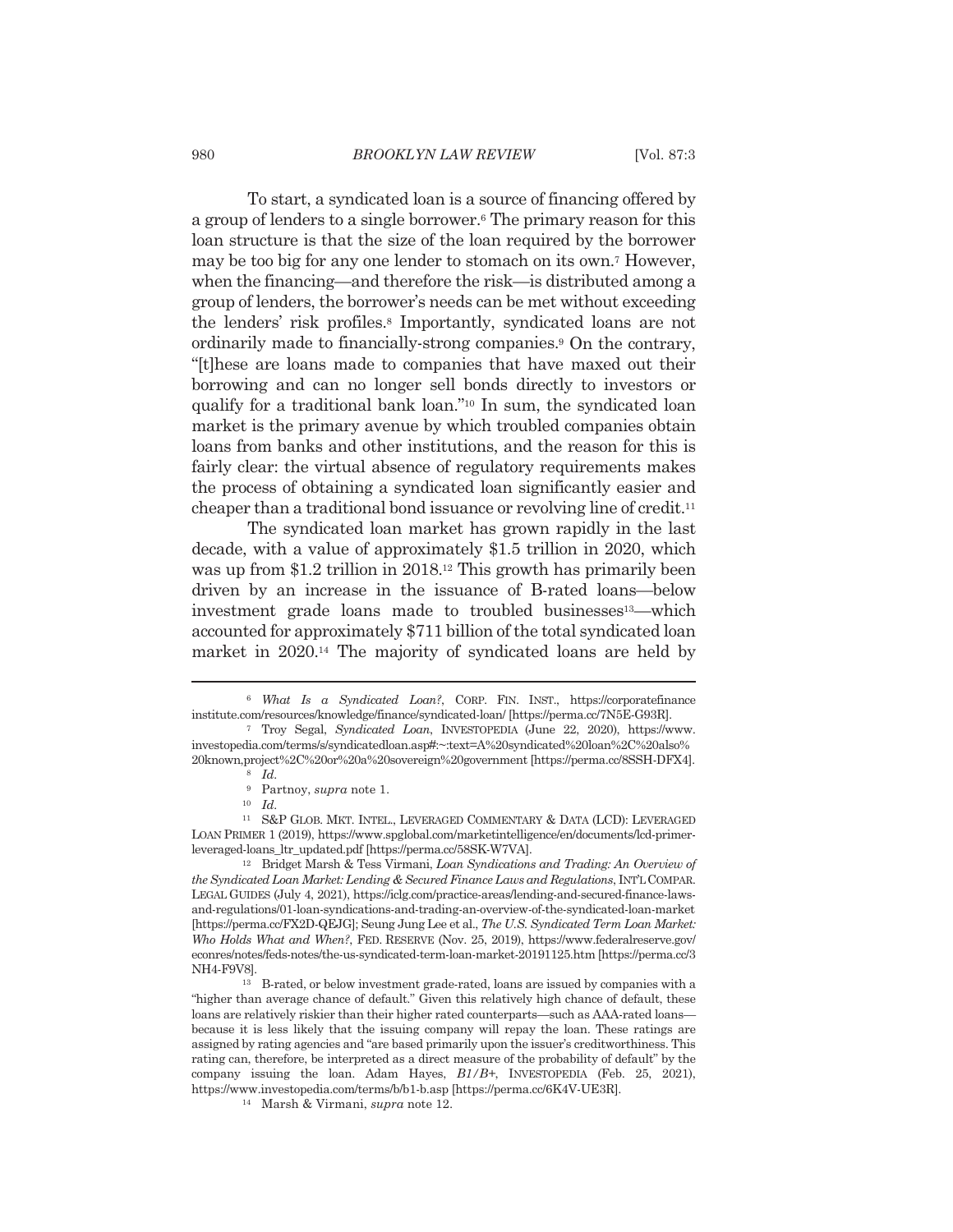instruments called collateralized loan obligations (CLOs).<sup>15</sup> A CLO is a structured special-purpose investment vehicle that pools together syndicated loans into various tranches—or layers—of debt, which are then issued to different investors.<sup>16</sup> In the same way that the 2008 financial crisis was fueled by the repackaging of home mortgages into CDOs, the majority of outstanding syndicated loans are acquired and repackaged into CLOs, with the added benefit that they are not subject to any of the same securities laws or regulations because the underlying asset—the syndicated loan—is not subject to securities laws or regulations.<sup>17</sup>

It should be noted that syndicated loans and CLOs are relatively stable investments with historically low default rates.<sup>18</sup> In fact, "CLO default rates in the U.S. peaked at over 0.4 [percent] in 2002, but since then have been zero or negligible," and although syndicated loan default rates peaked at around 4.5 percent in 2014, the rate of syndicated loan default was down to 1.6 percent in November 2018.<sup>19</sup> Nevertheless, the CLO market is currently experiencing a worrying amount of stress brought on by the COVID-19 pandemic, and if the quality of the underlying syndicated loans continues to deteriorate, the result could be reminiscent of the 2008 financial crisis.<sup>20</sup> Importantly, a significant portion of the CLO market is currently held by major US banks, which are crucial to the health of the financial system and whose overindulgence in subprime-mortgage CDOs precipitated the 2008 financial crisis.<sup>21</sup> If the syndicated loan market collapsed, taking the floor out of the CLO market with it, these banks could suffer losses comparable to those faced by the big banks in 2008.<sup>22</sup>

So why are syndicated loans, and thereby CLOs, largely unregulated?<sup>23</sup> The simple answer is that courts do not recognize syndicated loans as securities, and therefore, they are not subject to

<sup>&</sup>lt;sup>15</sup> Partnoy, *supra* note 1.

 $^{16}~$  S&P GLOB. MKT. INTEL.,  $supra$  note 11, at 2.

<sup>&</sup>lt;sup>17</sup> Partnoy, *supra* note 1; de Fontenay, *supra* note 2, at 747.

<sup>&</sup>lt;sup>18</sup> Katie Kolchin et al., SIFMA Research: Leveraged Loans Fact Sheet, SEC. INDUS. & FIN. MKTS. ASS'N 1, 4 (June 2021), https://www.sifma.org/wp-content/up loads/2019/03/Leverage-Loans-Fact-Sheet.pdf [https://perma.cc/8PP8-DRZV].

 $19 \quad Id.$ 

<sup>&</sup>lt;sup>20</sup> See Alexandra Scaggs, These Loan Securities May Offer Double-Digit Yields but They Are Getting Riskier, BARRON'S (Apr. 28, 2020, 11:02 AM), https://www.barrons.com/ articles/why-collateralized-loan-obligations-are-getting-riskier-51588086156 [https://perma.c c/X9FA-8DTML

<sup>&</sup>lt;sup>21</sup> Partnoy, *supra* note 1 (noting that, while "not every bank has loaded up on  $CLOs[,]$ ... for the 30 'global systemically important banks,' the average exposure to leveraged loans and CLOs was roughly 60 percent of capital on hand").

 $22$  See id.

<sup>&</sup>lt;sup>23</sup> See de Fontenay, *supra* note 2, at 755 ("The [syndicated] loan market is at once the most dynamic and the least visible capital market in the U.S., which is exactly how its participants like it.").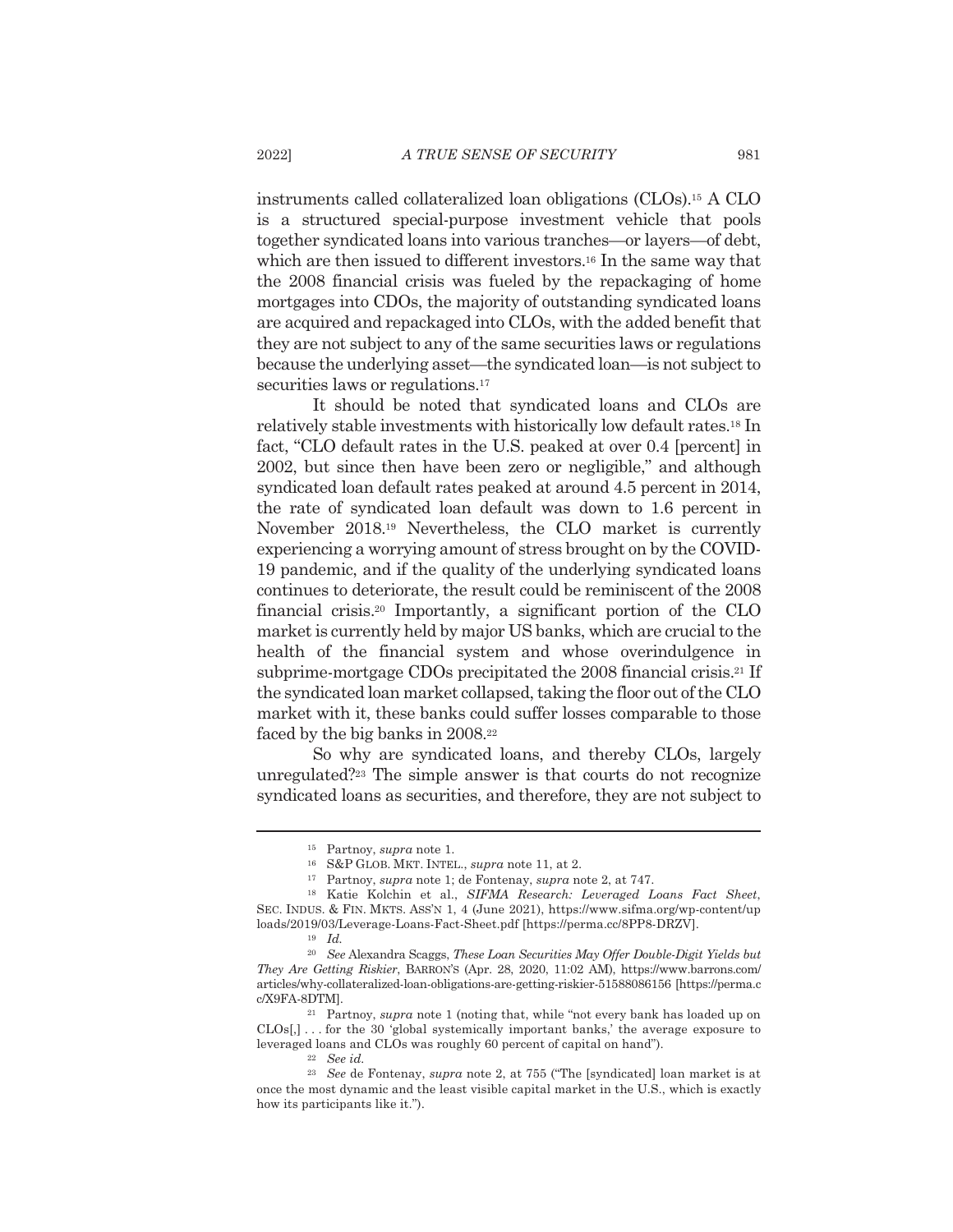securities laws or regulations.<sup>24</sup> This rationale is grounded within the legal framework established by the Supreme Court in Reves v. *Ernst & Young*<sup>25</sup> although it largely ignores the major changes to the syndicated loan and CLO markets in recent years.<sup>26</sup> The Reves Court declared that courts must begin with the "presumption that every note is a security" "because the Securities Acts define 'security' to include 'any note."<sup>27</sup> Despite this presumption, the Court recognized that many notes do not fall within the category of "security."<sup>28</sup> Accordingly, the Court articulated a four-factor "family" resemblance" test to determine whether an instrument shares a sufficient number of common features with a security and thus can be identified as part of the security family.<sup>29</sup>

The four factors of the Reves family resemblance test include: "(1) 'the motivations [of the buyer and the seller]'; (2) 'the plan of distribution of the instrument'; (3) 'the reasonable expectations of the investing public'; and (4) 'the existence of another regulatory scheme [to reduce] the risk of the instrument, thereby rendering the application of the Securities Act unnecessary."<sup>30</sup> If these factors weigh in favor of finding that the instrument bears a strong family resemblance to a security, then that instrument is classified as a security and subject to applicable security regulations.<sup>31</sup>

In applying the *Reves* family resemblance test, no court has ever held a syndicated loan to be a security.<sup>32</sup> Despite this fact, the issue of whether a syndicated loan could ever be a security is still alive and well in the Southern District of New York. In a recent case, Kirschner v. J.P. Morgan Chase Bank, the plaintiff brought a number of state securities laws claims arising out of the issuance of a \$1.775 billion syndicated loan.<sup>33</sup> Moving to dismiss the securities laws claims, the defendants argued that, because syndicated loans have never been found to be securities, they are not subject to state securities laws.<sup>34</sup> The district court agreed and dismissed the state securities law claims, reaffirming the widely held understanding that syndicated loans are not securities and thus not subject to state

30 Kirschner v. J.P. Morgan Chase Bank, No. 17 Civ. 6334 (PGG), 2020 WL 2614765, at \*7 (S.D.N.Y. May 22, 2020) (second alteration in original) (quoting Reves, 494 U.S. at 66–67).

 $24$  *Id.* at 747.

<sup>&</sup>lt;sup>25</sup> Reves v. Ernst & Young, 494 U.S. 56 (1990).

<sup>&</sup>lt;sup>26</sup> Fontenay, *supra* note 2, at  $747-48$ .

 $^{27}~$  Reves, 494 U.S. at 65; see also 15 U.S.C. § 78c(a)(10).

<sup>&</sup>lt;sup>28</sup> Reves, 494 U.S. at 65.

 $29$  *Id.* at 67.

<sup>&</sup>lt;sup>31</sup> See Reves, 494 U.S. at 67.

<sup>&</sup>lt;sup>32</sup> Kirschner, 2020 WL 2614765, at \*10.

<sup>33</sup> Id. at \*1-2. The defendants—including J.P. Morgan Chase, Citibank, Bank of Montreal, and SunTrust Bank—were the banks responsible for the syndication of the loan at issue in this case. Id.

 $34$  *Id.* at \*6.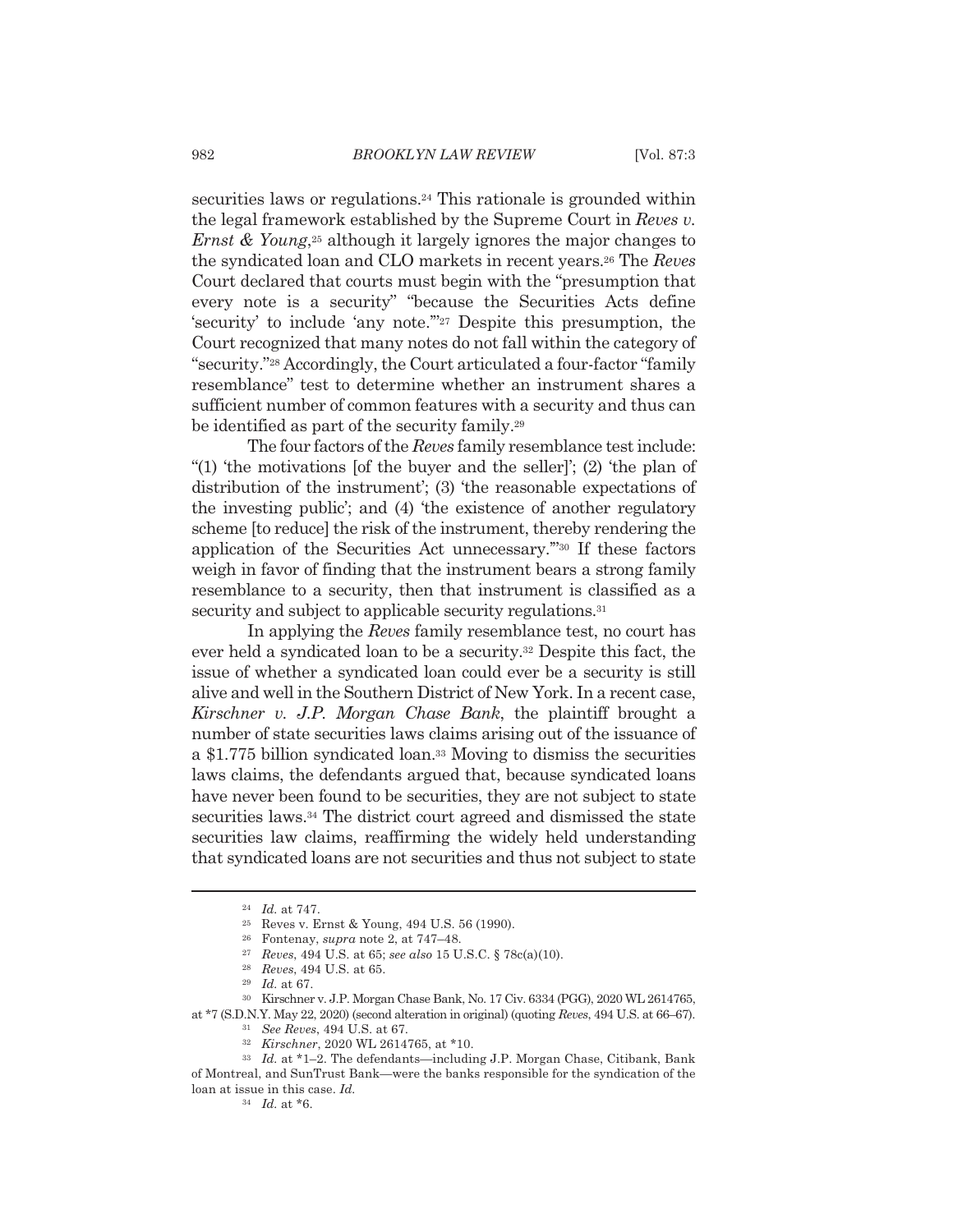securities laws.<sup>35</sup> In arriving at this decision, the district court applied the Reves family resemblance test, and found that, while the first Reves factor did not weigh dispositively in either direction, the other three Reves factors weighed in favor of the syndicated loan not being a security.<sup>36</sup> Thus, the district court concluded that the syndicated loan did not bear a strong family resemblance to a security, and therefore, was not a security.<sup>37</sup>

As demonstrated by Kirschner, the three-decades-old Reves family resemblance test<sup>38</sup> fails to adequately account for recent systematic changes to the syndicated loan market.<sup>39</sup> Moreover, the rationale that a syndicated loan should not be deemed a security because, in part, no court has ever held a syndicated loan to be a security ignores the ability of financial instruments to evolve and the demonstrable evolutions that have already taken place in the syndicated loan market. Unregulated and virtually invisible to the average investor, the syndicated loan and CLO markets have experienced dramatic growth in the last decade.<sup>40</sup> However, these markets have not been immune to the economic effects of COVID-19, and further declines in their value and quality could threaten major financial institutions, and in turn, the financial system itself.<sup>41</sup>

This note argues that the Reves family resemblance test is an outdated mode of determining whether a financial instrument should be subject to securities laws and regulations, and therefore, a revised test is needed that recognizes the recent shifts in the syndicated loan market and adjusts accordingly. In particular, this note argues that some syndicated loans are properly classified as securities and should be subject to securities regulations, and therefore, the Supreme Court should articulate an updated family resemblance test to properly classify modern day syndicated loans.

Part I of this note examines the syndicated loan and CLO markets, with a focus on the considerable changes to both markets in recent years and the risks that these changes pose to the financial system. It will also provide background on the Reves family resemblance test and its application to syndicated loans. Part II analyzes the facts and background of Kirschner, as well as the flaws in the district court's application of the Reves family resemblance test to the syndicated loan at issue in that case. Part III explores the problems with the Reves family resemblance

<sup>38</sup> Reves v. Ernst & Young, 494 U.S. 56, 66–67 (1990).

 $35$  *Id.* at \*10.

 $36$  *Id.* at \*7-10.

 $37$  *Id.* at \*10.

<sup>&</sup>lt;sup>39</sup> de Fontenay, *supra* note 2, at 727.

 $^{40}$  *Id.* at 755; Lee et al., *supra* note 12.

<sup>&</sup>lt;sup>41</sup> Partnoy, *supra* note 1.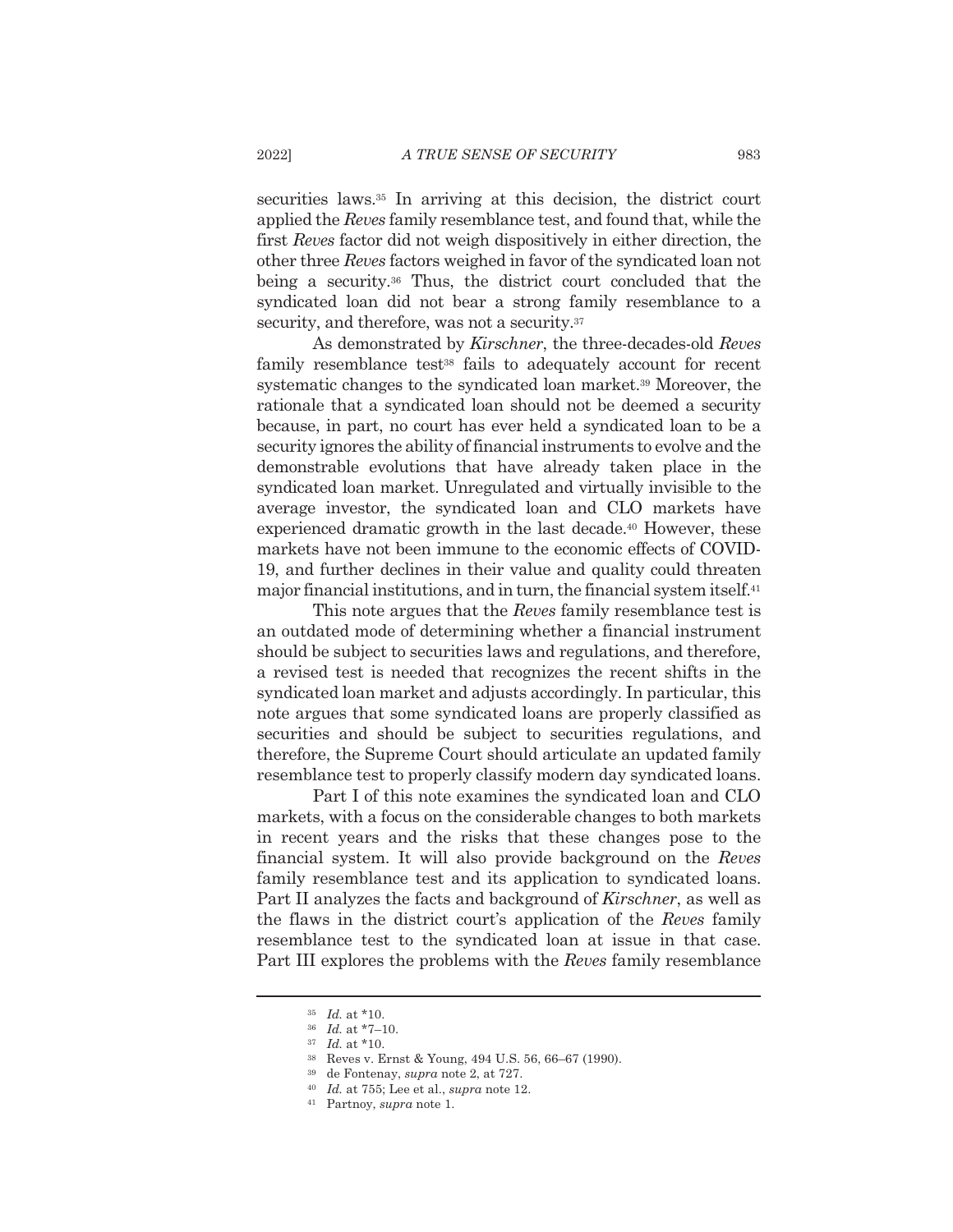test. Part IV proposes a solution to these problems in the form of an updated family resemblance test that adequately accounts for the current state of the syndicated loan market. This solution recognizes that some syndicated loans can and should be classified as securities and thus should be subject to securities laws and regulations. Moreover, this solution will promote increased accountability and diligence in the syndicated loan and CLO markets, which is a necessity at a time when both are facing a troubling financial outlook.

## L. BACKGROUND OF THE SYNDICATED LOAN AND **CLO MARKETS**

Given that the majority of syndicated loans are held by CLOs, it should come as no surprise that the recent explosive growth and change in the syndicated loan market can also be seen in the market for CLOs.<sup>42</sup> However, despite the pervasive change in the markets for these financial instruments, the actual test that is used by courts to determine if these instruments should be subject to securities regulation—the Reves family resemblance test—has not evolved since it was first articulated by the Supreme Court three decades ago.<sup>43</sup> Importantly, the modern day syndicated loan bears little resemblance to the traditional bank loan that existed when the *Reves* family resemblance test was first articulated,<sup>44</sup> and as such, the Reves test is ill-equipped to deal with the current state of the syndicated loan market.

#### A. Evolution of the Syndicated Loan Market

Historically, bank loans have escaped the constraints of securities laws because it was thought—by Congress, courts, and the banking industry—that the characteristics of traditional bank loans rendered application of securities regulations unnecessary.<sup>45</sup> In particular, traditional bank loans would ordinarily involve a single lender bank, and that lender bank would hold the loan to its maturity while closely monitoring the borrower.<sup>46</sup> In exchange for low interest rates on these loans, banks would condition issuance of the loan on the inclusion of contractual protections for the bank in the loan instrument. These protections, which took the form of

 $^{42}$   $\,$   $Id.$ 

<sup>43</sup> Kirschner, 2020 WL 2614765, at \*6-7.

<sup>&</sup>lt;sup>44</sup> de Fontenay, *supra* note 2, at 727.

<sup>&</sup>lt;sup>45</sup> *Id.* at 737-38.

 $46$  *Id.* at 736-37.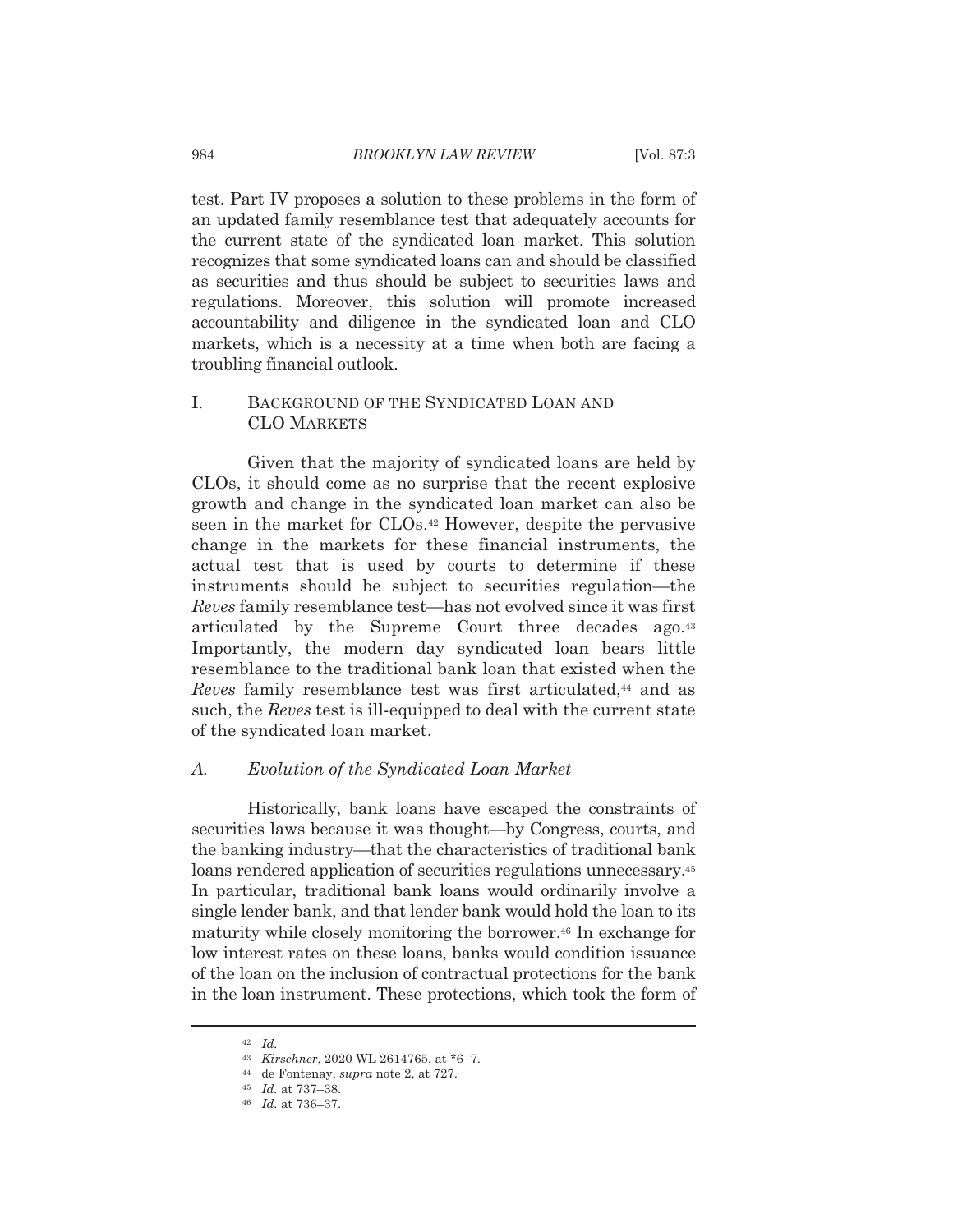covenants<sup>47</sup> and collateral,<sup>48</sup> were intended to minimize the risk of the bank's investment.<sup>49</sup>

Thus, the traditional bank loan would establish a longterm relationship between the bank and the borrower, and the close monitoring by the bank, coupled with the contractual protections in the loan agreement, meant that the additional protection of securities laws would be unnecessary.<sup>50</sup> Moreover, given that traditional bank loans were only issued by a single bank and held by that bank until maturity, the traditional bank loan was a wholly illiquid<sup>51</sup> instrument.<sup>52</sup> This lack of liquidity meant that retail investors were not active in the traditional bank loan market, further negating any need for additional regulation.<sup>53</sup> In sum, the traditional bank loan is widely considered to be the quintessential "nonsecurity."<sup>54</sup>

At the other end of the traditional investment-vehicle spectrum are bonds, which have always been understood to be securities, and thus, have always been subject to securities regulations.<sup>55</sup> Unlike traditional bank loans, bonds are highly liquid and are widely traded among retail investors.<sup>56</sup> Given this dispersion in the investor base for bonds, there is necessarily far less lender monitoring occurring in the bond market as compared to the traditional loan market, where the single lender bank could pay close attention to its single borrower.<sup>57</sup> Moreover, unlike traditional bank loans, bonds generally do not contain covenants and are not secured by

<sup>&</sup>lt;sup>47</sup> See generally Adam Hayes, Covenant, INVESTOPEDIA (June 28, 2020), https://www.investopedia.com/terms/c/covenant.asp [https://perma.cc/KJ23-VALD] (defining a covenant as "a promise in an indenture, or any other formal debt agreement, that certain activities will or will not be carried out or that certain thresholds will be met . . . . Covenants are often put in place by lenders to protect themselves from borrowers defaulting on their obligations due to financial actions detrimental to themselves or the business.").

<sup>&</sup>lt;sup>48</sup> See generally Julia Kagan, Collateral, INVESTOPEDIA (Dec. 27, 2020), https:// www.investopedia.com/terms/c/collateral.asp [https://perma.cc/U4MN-7K32] (defining collateral as "an asset that a lender accepts as security for a loan . . . . [I]f the borrower defaults on their loan payments, the lender can seize the collateral and sell it to recoup some or all of its losses.").

<sup>&</sup>lt;sup>49</sup> de Fontenay, *supra* note 2, at 737–38.

<sup>&</sup>lt;sup>50</sup> See id. at 736-38.

<sup>&</sup>lt;sup>51</sup> "In financial markets, liquidity refers to how quickly an investment can be sold without negatively impacting its price. The more liquid an investment is, the more quickly it can be sold (and vice versa), and the easier it is to sell it for fair value or current market value." Liquidity, CORP. FIN. INST., https://corporatefinanceinstitute.com/resources/knowledge/ finance/liquidity/ [https://perma.cc/66FU-Q8JT].

<sup>&</sup>lt;sup>52</sup> See de Fontenay, *supra* note 2, at 737-38.

 $53$  *Id.* 

 $^{\scriptscriptstyle 54}$   $\hspace{1mm} Id.$  at 737.

 $^{55}$   $\,$   $Id.$ 

<sup>56</sup> Miranda Marquit & Benjamin Curry, Understanding Liquidity and Liquid Assets, FORBES ADVISOR (Aug. 10, 2021, 11:09 AM), https://www.forbes.com/advisor/investing/liquidityand-liquid-assets/ [https://perma.cc/QS7K-J6W4]; de Fontenay, *supra* note 2, at 737.

<sup>&</sup>lt;sup>57</sup> de Fontenay, *supra* note 2, at 737.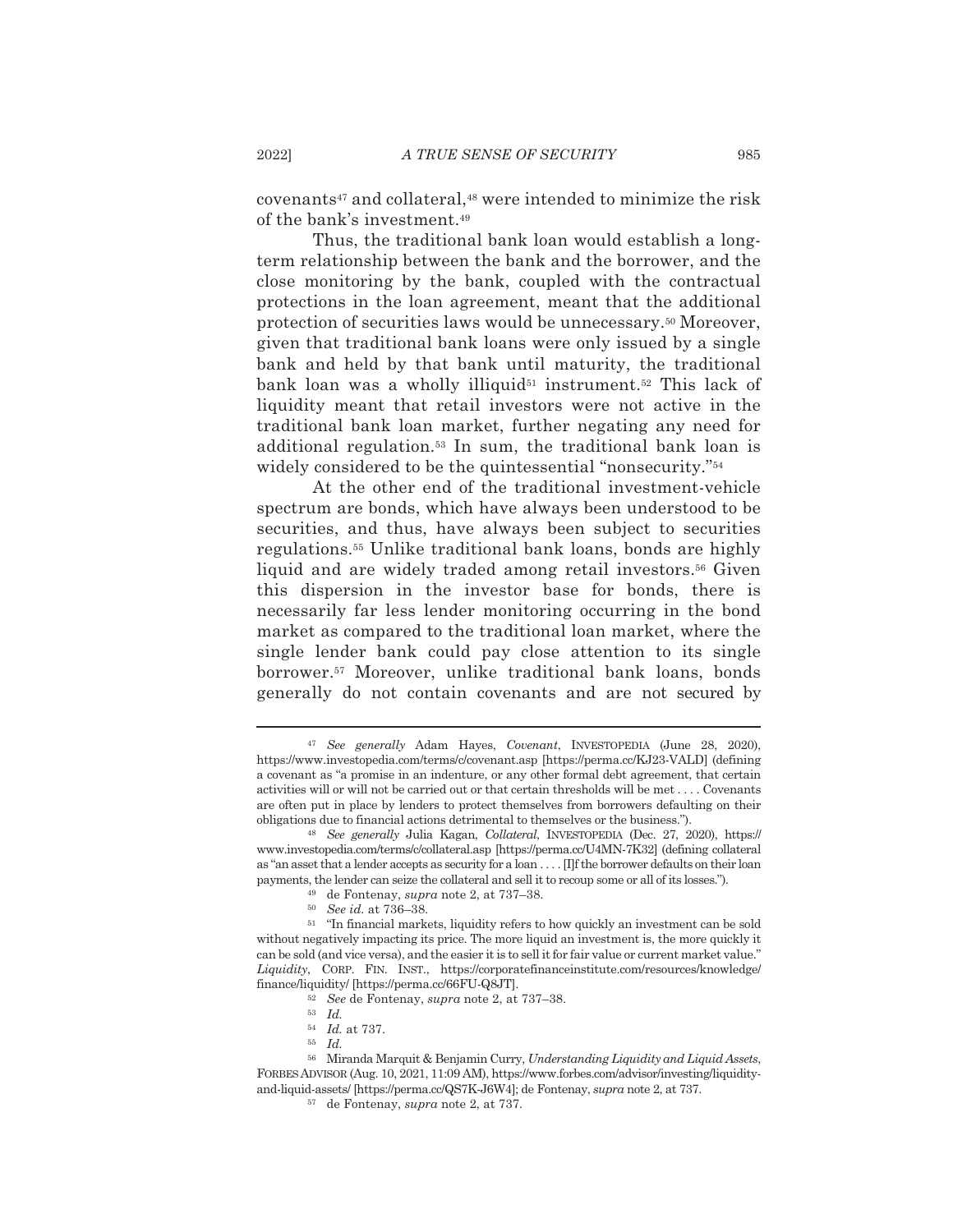collateral.<sup>58</sup> Thus, given the bond market's diversified lender base, high liquidity, lack of lender monitoring, and lack of contractual protections, it has historically required the additional protections that securities laws provide.<sup>59</sup>

If bank loans had retained their traditional characteristics, then there would be no need for the regulatory protections provided by securities laws. However, the bank loan market has undergone radical changes in recent years, resulting in many bank loans being "virtually interchangeable" with bonds.<sup>60</sup> This radical change has primarily been driven by the advent of two mechanisms: (1) loan syndication, which allows multiple lender banks to pool their financing in a single loan; and (2) secondary trading, which allows the new syndicated loan to be sold to investors on a secondary market.<sup>61</sup> It is no longer the case that a single bank makes the loan to a single borrower and then holds that loan through to maturity. Now, multiple banks act as lenders for the syndicated loan, which is then sold on a secondary market to investors like CLOs.<sup>62</sup> Consequently, the traditionally illiquid bank loan market has been transformed by syndication and secondary trading into a deeply liquid market that includes a wide variety of dispersed investor participants.<sup>63</sup> This brave new market has exploded in popularity among investors, even outstripping the high-yield bond market in trading volume.<sup>64</sup>

As a result of these changes, there is no longer any relationship between the holder of a syndicated loan and the borrower; in fact, there are likely many transactions separating the two.<sup>65</sup> Furthermore, the contractual protections prevalent in traditional bank loans have largely disappeared with the rise in popularity of "cov-lite" syndicated loans,<sup>66</sup> which contain loose

<sup>62</sup> de Fontenay, *supra* note 2, at 740.

<sup>65</sup> *Id.* at 742.

 $^{58}$   $Id.$ 

<sup>&</sup>lt;sup>59</sup> Id. at 738.

 $60$  *Id.* at 727.

 $61$  *Id.* at 740. A "secondary market is where investors buy and sell securities they already own . . . . In secondary markets, investors exchange with each other rather than with the issuing entity." Will Kenton, Secondary Market, INVESTOPEDIA (Nov. 27, 2020), https://www.investopedia.com/terms/s/secondarymarket.asp [https://perma.cc/MCS6-M5ZU]. With respect to bonds, "[a]fter being initially issued, bonds then trade in *secondary markets*. This is where ordinary investors purchase them alongside large investors." David Hollingsworth & Emily Liner, The Bond Market: How It Works, or How It Doesn't, THIRD WAY (Feb. 26, 2016), https://www.thirdway.org/report/the-bond-market-how-it-works-or-howit-doesnt [https://perma.cc/6FMT-EN8B].

<sup>63</sup> *Id.* at 740-41.

 $64$  *Id.* at 743.

<sup>&</sup>lt;sup>66</sup> James Chen, Covenant-Lite Loan Definition, INVESTOPEDIA (Nov. 30, 2020), https://www.investopedia.com/terms/c/covenant-lite-loans.asp [https://perma.cc/8VA6-2T7V] (describing cov-lite or "covenant-lite loan [a]s a type of financing that is used with fewer restrictions on the borrower and fewer protections for the lender. By contrast,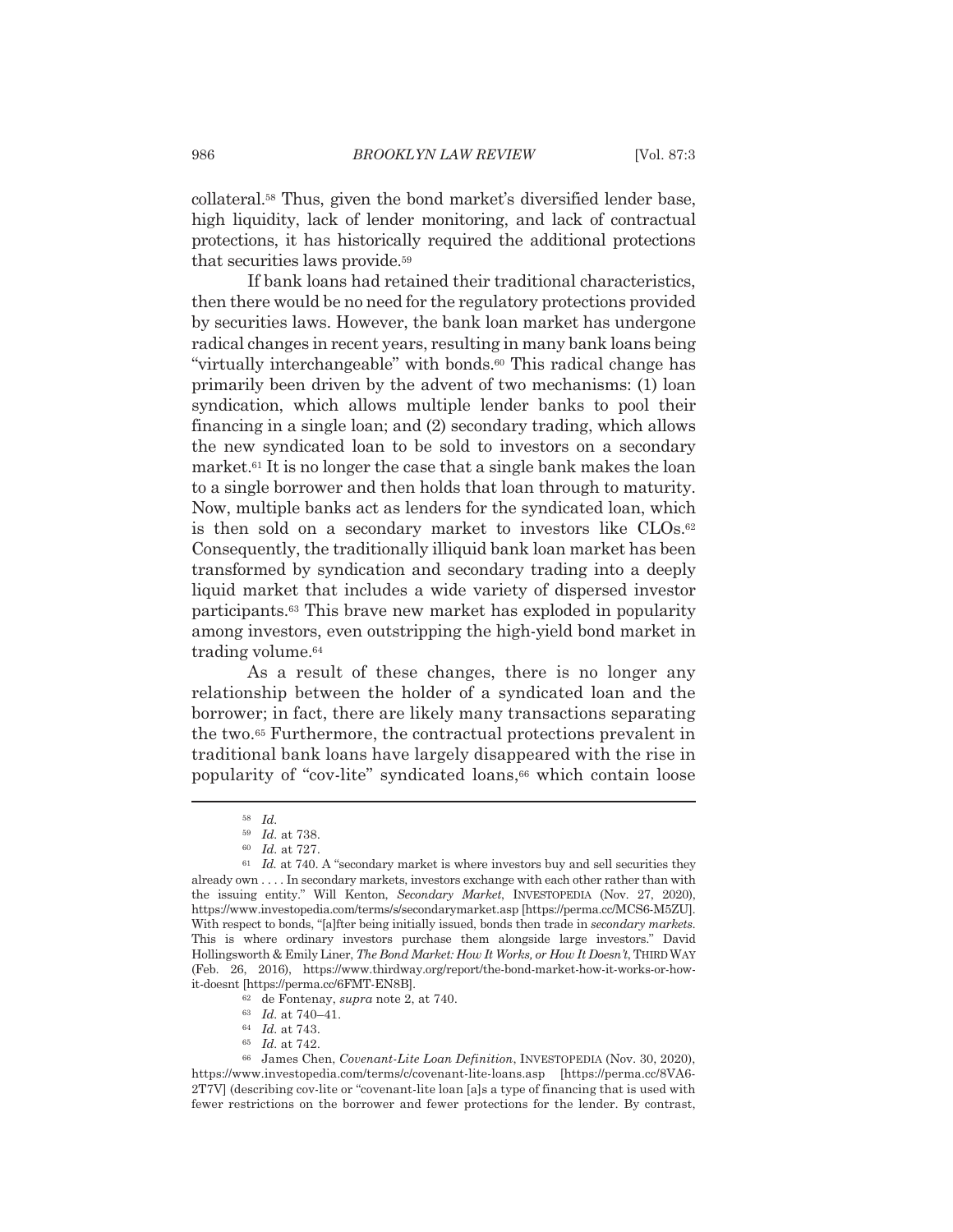contractual covenants<sup>67</sup> that closely resemble bond covenants.<sup>68</sup> In sum, syndicated loans have shifted to the other end of the investment-vehicle spectrum and now share many of the prototypical characteristics of bonds, including high liquidity, a dispersed investor base, lax investor monitoring, and lenient contractual protections.<sup>69</sup> Syndicated loans and bonds are "virtually identical from a functional standpoint,"<sup>70</sup> yet despite these similarities, these investment vehicles are treated entirely different from a securities regulation standpoint.<sup>71</sup>

#### $B.$ Evolution of the CLO Market

The recent evolution of syndicated loans has fueled the rapid growth of CLOs, which are among the most popular buyers of syndicated loans on the secondary trading market.<sup>72</sup> CLOs buy syndicated loans on these secondary markets, pool them into tranches, and then distribute the proceeds to investors.<sup>73</sup> Importantly, the syndicated loans that make up CLOs are below investment grade, with an average investment rating of single- $B^{74}$  This makes sense considering that the most profitable syndicated loans are made to leveraged businesses with speculative grade credit ratings.<sup>75</sup>

Regulation of CLOs has been decreasing in recent years. Congress initially sought to inject much-needed regulation into the CLO market through Dodd-Frank's risk-retention rule, which would have required that CLO managers keep at least a 5 percent interest in the capital structure of the CLO vehicles they manage.<sup>76</sup> The idea behind the risk-retention rules was that a CLO manager would not be able to carelessly pool a number of

traditional loans generally have protective covenants built into the contract for the safety of the lender, including financial maintenance tests that measure the debt-service capabilities of the borrower. Covenant-lite loans, on the other hand, are more flexible with regard to the borrower's collateral, level of income, and the loan's payment terms.").

<sup>&</sup>lt;sup>67</sup> The loose contractual covenants that are typically found in bond contracts "include restrictions on the issuer's ability to take on additional debt, requirements that the issuer provide audited financial statements to bondholders, and limitations on the issuer's ability to make new capital investments." Adam Hayes, *Bond Covenant*, INVESTOPEDIA (July 12, 2021), https://www.investopedia.com/terms/b/bond-covenant.asp [https://perma.cc/XNP5-HQV2].

 $^{68}$  de Fontenay,  $supra$  note 2, at 744–46; S&P GLOB. MKT. INTEL.,  $supra$  note 11, at 15.

<sup>&</sup>lt;sup>69</sup> de Fontenay, *supra* note 2, at 747.

 $70$  Id. at 746.

 $71$  *Id.* at 737.

<sup>&</sup>lt;sup>72</sup> See S&P GLOB. MKT. INTEL., supra note 11, at 1, 6, 19.

 $73$  *Id.* at 19.

<sup>&</sup>lt;sup>74</sup> Jennifer Johnson, Collateralized Loan Obligations (CLOs) Primer, NATL ASS'N OF INS. COMM'RS, at 3, https://content.naic.org/sites/default/files/capital-markets-primercollateralized-loan-obligations.pdf [https://perma.cc/JY7P-CLWG].

<sup>&</sup>lt;sup>75</sup> S&P GLOB. MKT. INTEL., *supra* note 11, at 1.

<sup>&</sup>lt;sup>76</sup> Johnson, *supra* note 74, at 7.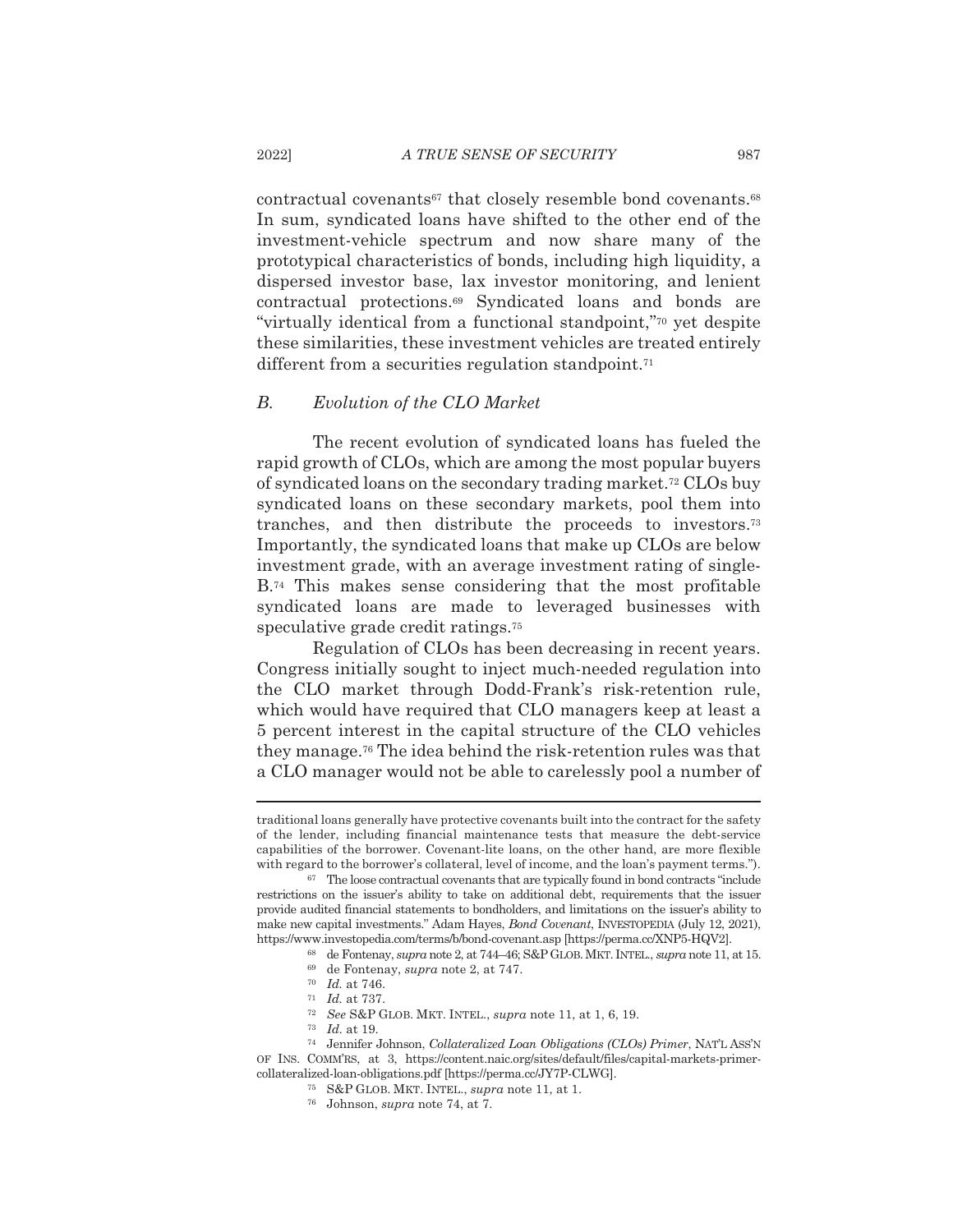syndicated loans into a CLO and then completely sell off its interest in that CLO to other investors.<sup>77</sup> Rather, the CLO manager would be required to retain a financial stake in the CLO, thereby ensuring that it had a continuing interest in the CLO's performance and would be more careful in how it constructed and managed the pool of syndicated loans underlying the instrument.<sup>78</sup> Although Dodd-Frank's riskretention rule sounds like a good idea in theory, it did not last long. In 2018, a court ruling exempted CLOs from Dodd-Frank's risk-retention rules,<sup>79</sup> thus invalidating one of the only regulations of the CLO market.

This lack of regulation is doubly concerning given the stress that the CLO market is currently experiencing.<sup>80</sup> At the height of the COVID-19 pandemic in 2020, syndicated loans were being downgraded at a record rate, $s<sup>1</sup>$  and while 2021 saw a sharp decline in syndicated loan default rates,<sup>82</sup> rising inflation and expected interest rate increases call into question whether distressed borrowers will be able to stay current on their loan payments.<sup>83</sup> Furthermore, the continued downgrading of syndicated loans presents doubts as to whether the CLOs, which rely on the cash flow from the distressed companies, will be able to continue paying their investors.<sup>84</sup>

At this point, it bears repeating that CLOs have been historically stable investments.<sup>85</sup> This stability is primarily attributable to default correlation, or the likelihood that all of the syndicated loans in a CLO will default at the same time.<sup>86</sup> In order to minimize their default correlation, CLO managers will pool together syndicated loans made to a diverse set of companies.<sup>87</sup> Thus, if one sector of the economy is underperforming and companies in that sector begin to default, the overall CLO will likely be fine because it is made up of loans in many different sectors, which are unlikely to all take a significant downturn at the

- <sup>80</sup> See generally Partnoy, supra note 1.
- <sup>81</sup> Scaggs, *supra* note 20.

82 U.S. Leveraged Finance and CLO Weekly (Low Default Rate Forecasts Across Sectors in 2022; LIBOR Transition in Focus), FITCH RATINGS (Jan. 10, 2022), https://www.fitch ratings.com/research/structured-finance/us-leveraged-finance-clo-weekly-low-default-rate-fore casts-across-sectors-in-2022-libor-transition-in-focus-10-01-2022 [https://perma.cc/5X24-E966].

83 James Greene & Eric Klar, Rising Inflation Represents Risks and Opportunities for Leveraged Finance Markets, JD SUPRA (Aug. 18, 2021), https://www.jdsupra.com/legalnews/ rising-inflation-represents-risks-and-4021461/ [https://perma.cc/C76B-W3R6].

 $^{77}$   $\,$   $\!Id.$ 

<sup>&</sup>lt;sup>78</sup> See id. at 7.

 $79$  See id.

<sup>84</sup> Scaggs, *supra* note 20.

<sup>&</sup>lt;sup>85</sup> Kolchin et al., *supra* note 18, at 3-4.

<sup>&</sup>lt;sup>86</sup> Partnoy, *supra* note 1.

 $87$  *Id.*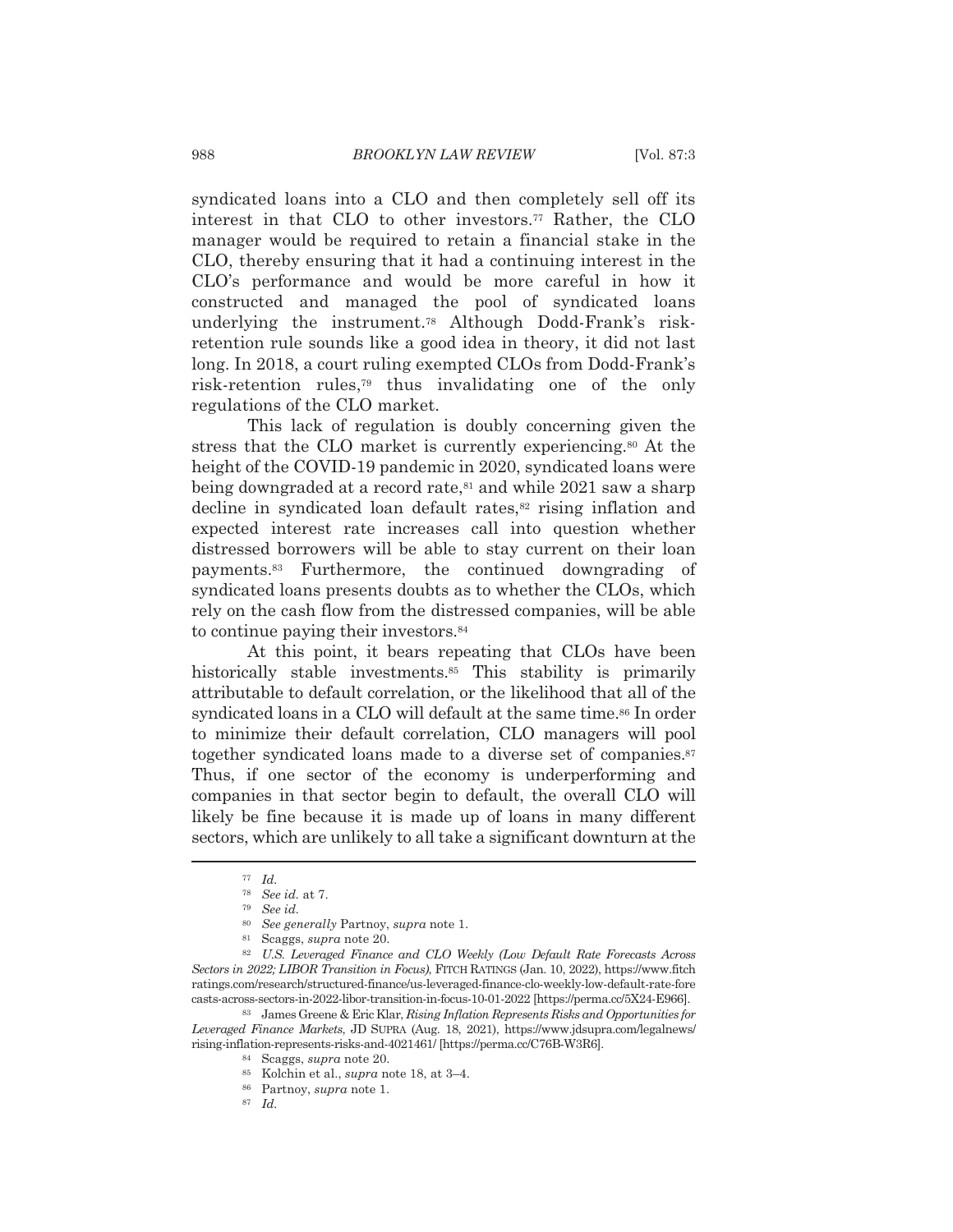same time.<sup>88</sup> That is, until a black swan event<sup>89</sup> like the COVID-19 pandemic hits and takes the entire economy down with it.<sup>90</sup>

It would not take a great deal of syndicated loan defaults to really spell trouble for the CLO market; in fact, the S&P 500 found that, while a 10 percent default rate in syndicated loans would be "manageable" for CLOs, a 20 percent default rate would be dramatically worse and would result in an inverse-waterfall of losses throughout all CLO tranches, even at the highest rated layers.<sup>91</sup> Moreover, we are already seeing these defaults start to pile up. In April of 2020, there were more defaults in the syndicated loan market than ever before,<sup>92</sup> and although default rates throughout the remainder of 2020 proved to be "minimal, in part because of Federal Reserve and government rescue programs,"<sup>93</sup> the underlying danger of default is still present.<sup>94</sup> Crucially, this entire system is built on loans made to distressed businesses that relied on syndicated loans as a last resort.<sup>95</sup>

#### $C_{\cdot}$ Lack of Evolution in the Reves "Family Resemblance Test"

Despite the recent upheaval in the syndicated loan and CLO markets, the test used to determine whether a financial instrument is a security—and thus should be subject to securities laws—has remained stubbornly unchanged since it was first articulated by the Supreme Court in Reves.

In Reves, the Supreme Court was faced with the issue of whether a note is a security, and therefore subject to the Securities and Exchange Act of 1934 (Securities Act).<sup>96</sup> The Court advised that, "because the Securities Act<sup>[]</sup> define<sup>[s]</sup> 'security' to include<sup>[, inter</sup> *alia*, any note, [courts] begin with a presumption that every note is a security."<sup>97</sup> Despite this presumption, the Court reasoned that there are actually many types of notes that are not properly

 $88$  Id.

<sup>&</sup>lt;sup>89</sup> "A black swan event, a phrase commonly used in the world of finance, is an extremely negative event or occurrence that is impossibly difficult to predict. In other words, black swan events are events that are unexpected and unknowable." What Is a Black Swan Event?, CORP. FIN. INST., https://corporatefinanceinstitute.com/resources/knowledge/finance/ black-swan-event/[https://perma.cc/UQE2-RYXD].

 $\real^{90}$   $\,$  See Partnoy,  $supra$  note 1.

<sup>&</sup>lt;sup>91</sup> Scaggs, *supra* note 20.

<sup>&</sup>lt;sup>92</sup> Partnoy, *supra* note 1.

<sup>93</sup> Adam Tempkin & Charles E. Williams, U.S. CLO Sales Hit Annual Record Amid Leveraged Buyout Loan Boom, BLOOMBERG (Oct. 1, 2021, 3:54 PM), https://www. bloomberg.com/news/articles/2021-10-01/u-s-clo-sales-hit-annual-record-amid-leveraged-buy out-loan-boom [https://perma.cc/45VM-78HB].

<sup>94</sup> Partnoy, *supra* note 1.

 $95 \frac{1}{d}$ 

<sup>&</sup>lt;sup>96</sup> Reves v. Ernst & Young, 494 U.S. 56, 58 (1990).

 $^{97}$   $\,$   $Id.$  at 65.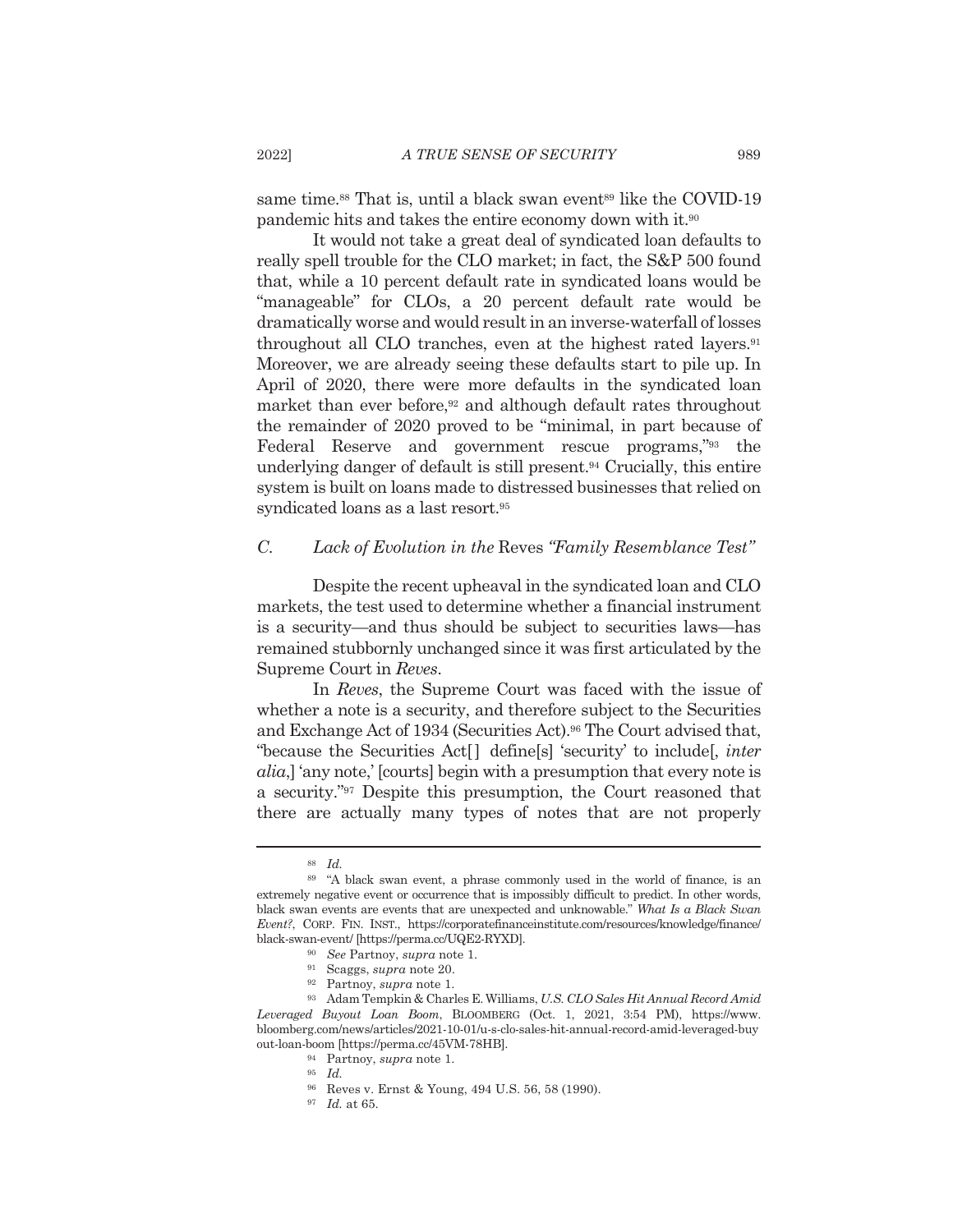**BROOKLYN LAW REVIEW** 

classified as securities, "includ[ing] 'the note delivered in consumer financing, the note secured by a mortgage on a home, [and] the short-term note secured by a lien on a small business or some of its assets," among others.<sup>98</sup> These notes are not characterized by an investing intent, and therefore, since the Securities Act was intended to regulate investments, these notes should fall outside of the purview of the Securities Act and should not be classified as securities.<sup>99</sup> Thus, the Court held that parties can rebut the presumption that a note is a security with a showing that the note in question "bear[s] a strong family resemblance" to one of the judicially enumerated categories of nonsecurities.<sup>100</sup>

In deciding whether an instrument bears a strong family resemblance to a nonsecurity, courts apply the following four *Reves* factors: (1) "the motivations that would prompt a reasonable seller and buyer to enter into [the transaction]"; (2) the "plan of distribution' of the instrument"; (3) "the reasonable expectations of the investing public"; and (4) "whether some factor such as the existence of another regulatory scheme significantly reduces the risk of the instrument, thereby rendering application of the Securities Acts unnecessary."<sup>101</sup> If, on balance, these factors weigh in favor of the instrument bearing a strong family resemblance to one of the enumerated categories of nonsecurities, then the instrument is properly classified as a nonsecurity and will not be subject to securities laws and regulations.<sup>102</sup>

#### $\Pi$ . KIRSCHNER V. J.P. MORGAN CHASE BANK

In 2020, three decades after the Supreme Court articulated the Reves family resemblance test, the Southern District of New York applied the test to a \$1.775 billion syndicated loan made to Millennium Laboratories LLC (Millennium Labs).<sup>103</sup> This case, Kirschner v. J.P. Morgan Chase Bank, illustrated the flawed ways that courts apply the *Reves* family resemblance test, as well as the flaws inherent in the test itself.

<sup>&</sup>lt;sup>98</sup> Id. (quoting Chemical Bank v. Arthur Anderson & Co., 726 F.2d 930, 939 (2d Cir. 1984)).

 $^{99}$  *Id.* at 61, 65.

<sup>&</sup>lt;sup>100</sup> Id. at 64 (quoting Chemical Bank v. Arthur Anderson & Co., 726 F.2d 930, 939 (2d Cir. 1984)).

<sup>&</sup>lt;sup>101</sup> Id. at 66-67 (quoting Sec. & Exch. Comm'n v. C.M. Joiner Leasing Corp. 320 U.S. 344, 353 (1943)).

 $102$  *Id.* at 67.

<sup>103</sup> Kirschner v. J.P. Morgan Chase Bank, No. 17-6334, 2020 WL 2614765, at \*1 (S.D.N.Y. May 22, 2020).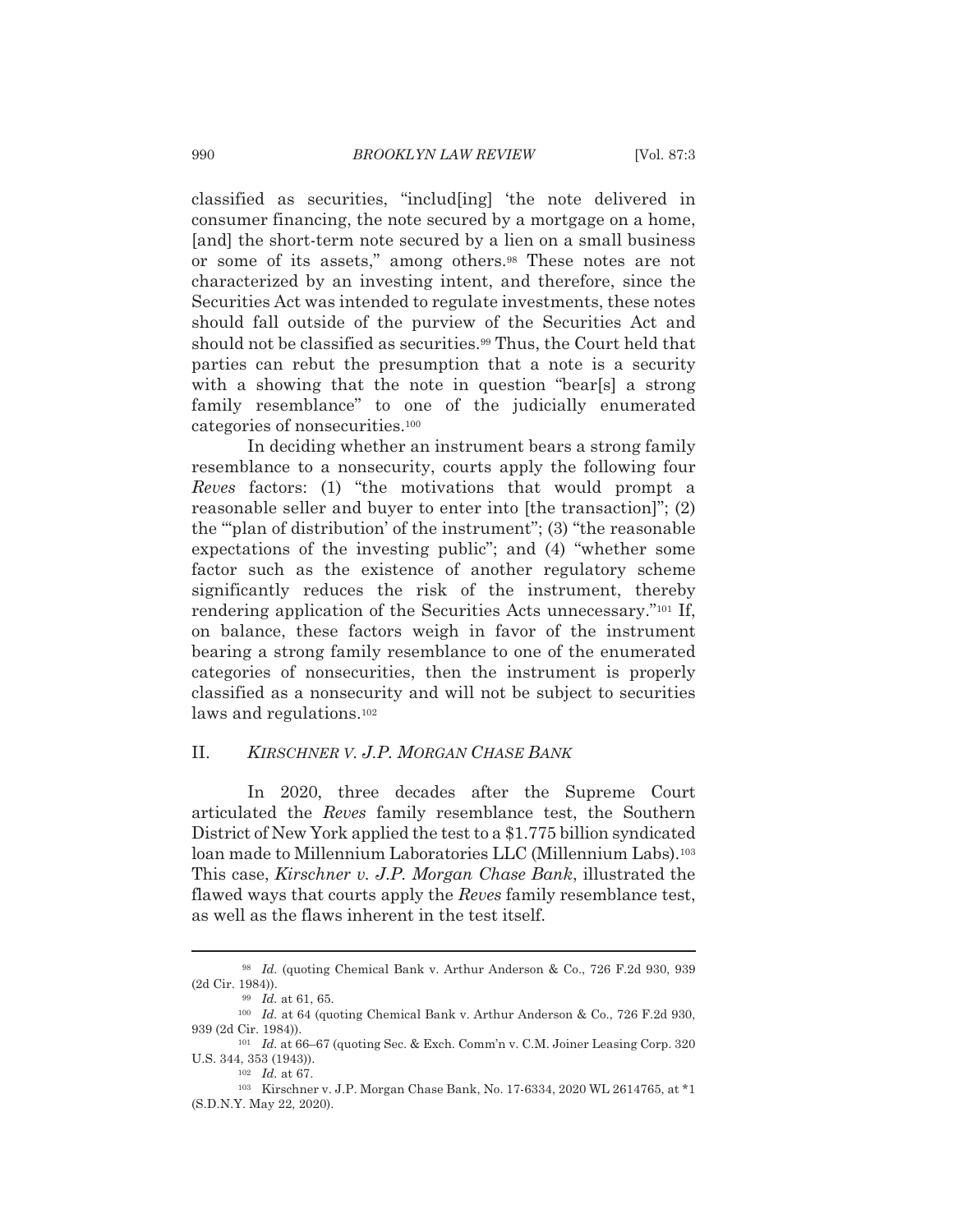#### $A$ . Background and Facts of Kirschner

The plaintiff in this case, the trustee of the Millennium Lending Claim Trust, had brought a number of state securities laws claims against the four banks that were responsible for syndicating the loan made to Millennium Labs.<sup>104</sup> After syndicating the loan, the defendant banks sold their interests in the loan to approximately four hundred institutional investors, including mutual funds, hedge funds, and CLOs.<sup>105</sup> When Millennium Labs defaulted on its obligations under the loan, the institutional investors formed the Millennium Lending Claim Trust and sued the four banks, alleging that the banks violated various state securities laws by misrepresenting and failing to disclose certain material facts about Millennium Labs' business.<sup>106</sup>

The defendant banks moved to dismiss the state securities laws claims, arguing that syndicated loans are not securities and therefore are not subject to state securities laws.<sup>107</sup> In order to determine whether the syndicated loan was a security, the district court turned to the Reves family resemblance test.<sup>108</sup>

### $B$ . The District Court's Application of the Reves Family Resemblance Test

With regards to the first Reves factor—the motivations of the buyer and the seller—the court reasoned that the motivations in this case were mixed, and therefore, the factor did not weigh in either direction.<sup>109</sup> In particular, the court found that, from Millennium Labs' perspective, the loan was meant to further "some other commercial purpose," which would weigh in favor of finding the loan to be a nonsecurity.<sup>110</sup> On the other hand, the court noted that from the banks' perspective, the loan was pretty clearly made as an investment, which supports a finding that the loan was a nonsecurity.<sup>111</sup> Given that the parties' motivations were mixed, the court found that this first factor did not weigh in either direction.<sup>112</sup>

Moving to the second Reves factor—"the plan of distribution" of the instrument—the court found that "the plan

- $109$  *Id.* at \*7-8.
- <sup>110</sup> *Id.* at \*8.
- $111$  *Id.* at \*7-8.
- $112$  *Id.* at \*8.

2022]

 $104$  *Id.* 

 $105$  *Id.* 

 $106$  *Id.* at \*5.  $107$  *Id.* at \*6.

 $108$  *Id.* at \*7.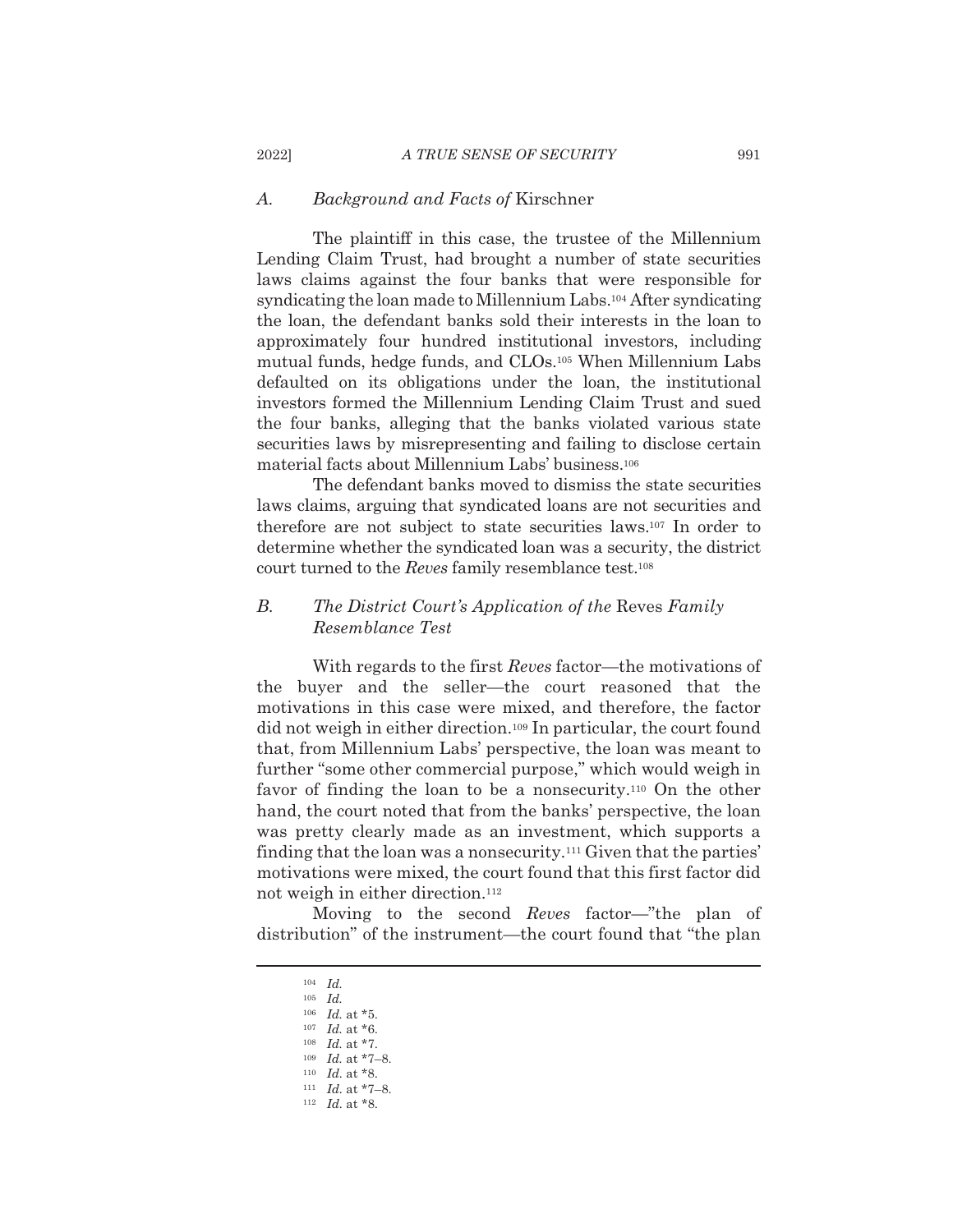of distribution" of the syndicated loan weighed in favor of finding the loan to be a nonsecurity.<sup>113</sup> The court stated that the loan's plan of distribution was actually quite narrow given that the notes distributed to institutional investors contained restrictions that prevented the notes from being assigned to natural persons.<sup>114</sup> Upon finding that the loan's plan of distribution was relatively narrow, the court then relied on the Second Circuit's holding in *Banco Espanol*,<sup>115</sup> which held that a loan whose plan of distribution prevents it from being distributed to the general public is not a security.<sup>116</sup> Applying this holding, the court found that the narrowness of the syndicated loan's plan of distribution weighed in favor of finding that the loan was a nonsecurity.<sup>117</sup>

The court then found that the third Reves factor—the reasonable expectations of the investing public—also weighed in favor of finding that the syndicated loan was a nonsecurity.<sup>118</sup> The court reasoned that a reasonable investor in this case would have understood that it was participating in a lending transaction as opposed to an investment in securities, as the offering memoranda that the banks distributed to potential investors used language indicating that this was a loan transaction and not a security.<sup>119</sup> In particular, the offering memoranda consistently used the terms "loan" and "lender," as opposed to "investor," and the offering memoranda consistently referred to the transaction documents as "loan documents."<sup>120</sup> Again relying on the Second Circuit's holding in Banco Espanol,<sup>121</sup> the court determined that the third Reves factor weighed in favor of finding that the syndicated loan was a nonsecurity because a reasonable investor would have believed that it was participating in a lending transaction as opposed to an investment in securities.<sup>122</sup>

Turning to the final Reves factor—the existence of another regulatory scheme that would render application of securities laws unnecessary—the court once again relied on Banco Espanol, where the Second Circuit held that the guidelines issued by the Office of the Comptroller of the Currency  $(OCC)$  governing the sale of loan participations constituted a sufficient regulatory scheme such that the additional application of securities laws to

 $113$  *Id.* at \*8-9.

<sup>&</sup>lt;sup>114</sup> *Id.* at \*8.

 $115$  *Id.* 

<sup>&</sup>lt;sup>116</sup> Banco Espanol de Credito v. Sec. Pac. Nat'l Bank, 973 F.2d 51, 55 (2d Cir. 1992).

 $^{117}~$  Kirschner, 2020 WL 2614765, at \*9.

 $118\,$ *Id.* at \*10.

 $119$  *Id.* at \*9.

 $120$  *Id.* 

<sup>&</sup>lt;sup>121</sup> Banco Espanol de Credito, 973 F.2d at 55.

<sup>122</sup> Kirschner, 2020 WL 2614765, at \*9.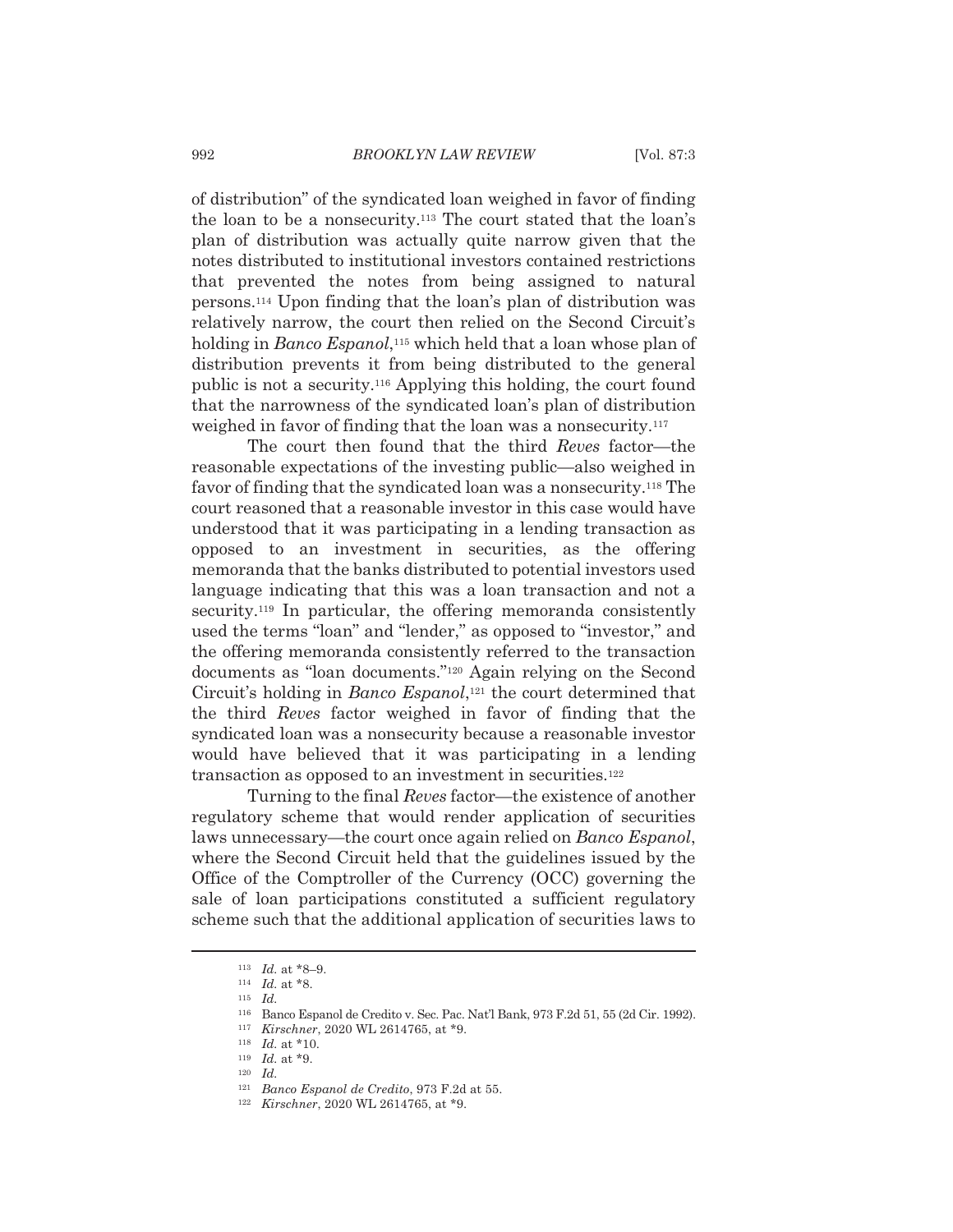the sale of loan participations would be unnecessary.<sup>123</sup> Following Banco Espanol, the court determined that the existing guidelines of the OCC, the Federal Deposit Insurance Corporation (FDIC), and the Federal Reserve Board governing the sale of loans constituted a sufficient regulatory scheme, and therefore, application of securities laws would be unnecessary.<sup>124</sup> Thus, the court found that the final Reves factor also weighed in favor of the syndicated loan being a nonsecurity.<sup>125</sup>

With three of the four *Reves* factors weighing in favor of finding that the syndicated loan was a nonsecurity, the court held that the defendants had overcome the presumption that the loan was a security, and accordingly, granted the defendants' motion to dismiss the state securities laws claims.<sup>126</sup> The court emphasized that the plaintiff had failed to cite a single case where the court had determined that a syndicated loan was a security, and the court was similarly unable to find such a holding in its own research.<sup>127</sup>

## $\overline{C}$ . Flaws in the District Court's Application of the Reves **Family Resemblance Test**

Even under the outdated Reves family resemblance test, the syndicated loan at issue in Kirschner still should have been deemed a security, and therefore, the plaintiff's state securities laws claims should not have been dismissed.

In particular, the second Reves factor should weigh in favor of finding that the *Kirschner* loan is a security because the loan's plan of distribution allows it to reach the general public through mutual funds.<sup>128</sup> Mutual funds pool capital from many different investors and use that capital to invest in a diverse portfolio of assets.<sup>129</sup> Mutual funds are incredibly popular among individual investors because they allow individuals to invest in a diverse portfolio through the singular purchase of shares of the mutual fund.<sup>130</sup> Importantly, syndicated loans are one of the many different types of assets that mutual funds invest in,<sup>131</sup> and in Kirschner, mutual funds were among the four hundred institutional investors

<sup>&</sup>lt;sup>123</sup> Banco Espanol de Credito, 973 F.2d at 55-56; Kirschner, 2020 WL 2614765, at \*10.

<sup>&</sup>lt;sup>124</sup> Kirschner, 2020 WL 2614765, at \*10.

 $125$  *Id.* 

 $126$  *Id.* 

 $127$  *Id.* at \*9.

<sup>&</sup>lt;sup>128</sup> See Mutual Funds, INVESTOR.GOV, https://www.investor.gov/introductioninvesting/investing-basics/investment-products/mutual-funds-and-exchange-traded-1 [https://perma.cc/P8XR-2UZK].

 $129$  See id.

 $130$  *Id.* 

<sup>&</sup>lt;sup>131</sup> S&P GLOB. MKT. INTEL., *supra* note 11, at 1.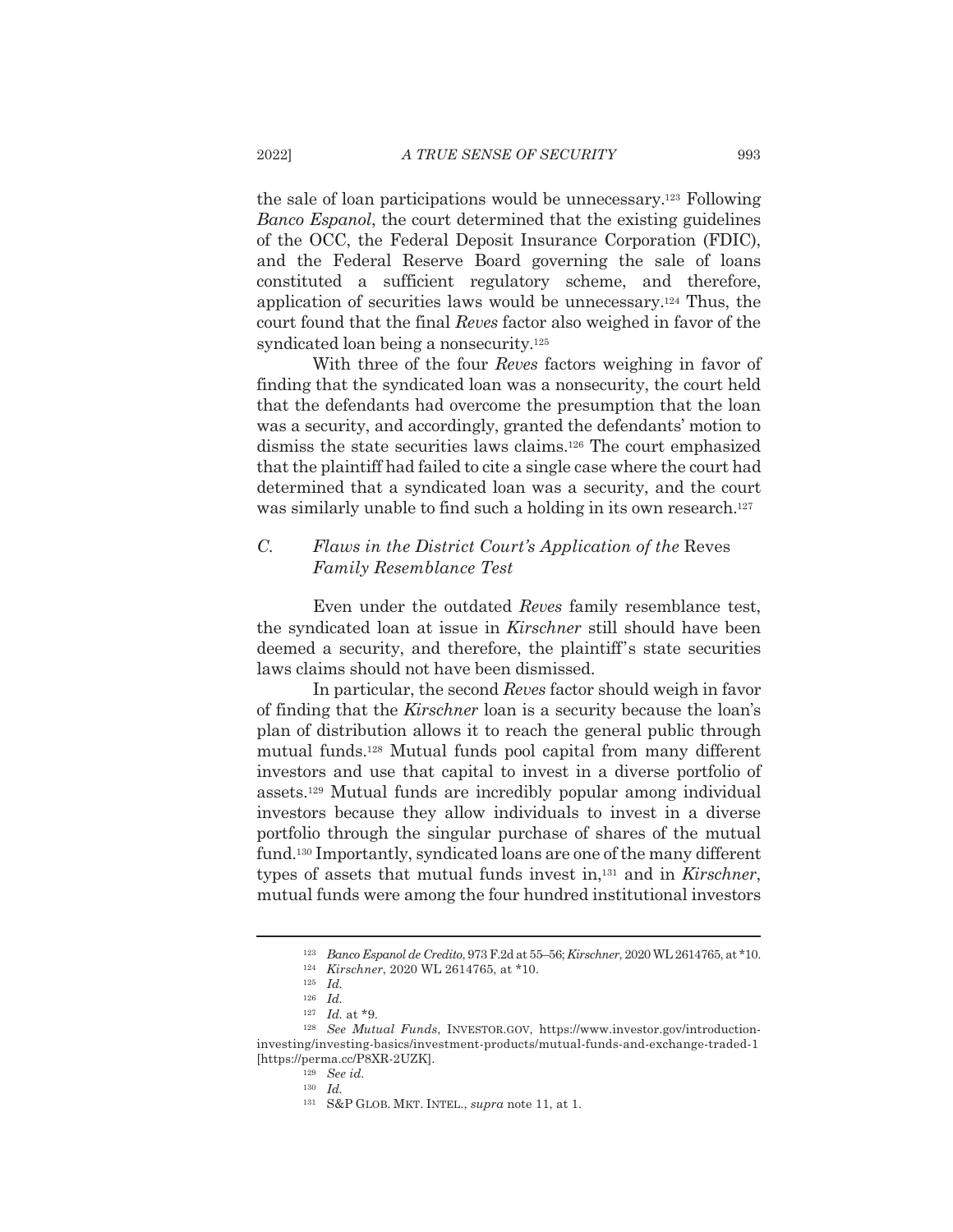that acquired the loan participation from the defendant banks.<sup>132</sup> Given that mutual funds took part in the sale of the Kirschner loan, and that individual investors invest in these mutual funds, it cannot accurately be said that the plan of distribution prevented the loan from reaching the general public. Rather, through mutual funds, the general public was actually quite capable of taking part in the syndicated loan transaction. Therefore, the second Reves factor should have been found to weigh in favor of the Kirschner loan being a security since it was quite capable of reaching the general public, and did in fact reach the general public through mutual funds.

Moreover, the *Kirschner* court's reasoning with respect to the third Reves factor is flawed because, in finding that a reasonable investor would not believe that the syndicated loan in Kirschner was a security, the district court relied in part on the fact that no court has ever found a syndicated loan to be a security.<sup>133</sup> Based on this circular logic, the third Reves factor would never weigh in favor of a syndicated loan being a security.<sup>134</sup> Furthermore, the district court's analysis of the third Reves factor is entirely inconsistent with the first Reves factor. When considering the motivations of the buyer and the seller, the district court found that the institutional investors had investing intent.<sup>135</sup> However, when considering the third Reves factor, the district court determined that no reasonable investor would believe that it was investing in a security, but rather, that it was taking part in a lending transaction.<sup>136</sup> These outcomes cannot be reconciled; if the institutional investors had investing intent, then they must have believed they were investing and not merely lending. Given these flaws, the third Reves factor should not have weighed determinatively in either direction.

Finally, the court's analysis of the fourth Reves factor is flawed. Relying on the Second Circuit's holding in Banco Espanol, the district court found that the existing guidelines from the OCC. the FDIC, and the Federal Reserve Board provided a sufficient regulatory scheme such that there was no need for the additional protections of the securities laws.<sup>137</sup> The problem here is that, despite these existing guidelines, the institutional investors in

<sup>&</sup>lt;sup>132</sup> Kirschner, 2020 WL 2614765, at \*1.

 $133$  *Id.* at \*10.

<sup>&</sup>lt;sup>134</sup> de Fontenay, *supra* note 2, at 754 (reasoning that the "[third] Reves factor's framing thus suffers from a circularity problem. Should the fact that investors are aware that leveraged loans are treated as non-securities imply that they can never be regulated as securities? That result seems implausible.").

<sup>&</sup>lt;sup>135</sup> Kirschner, 2020 WL 2614765, at \*8.

 $136$  *Id.* at \*9-10.

 $137$  *Id.* at \*10.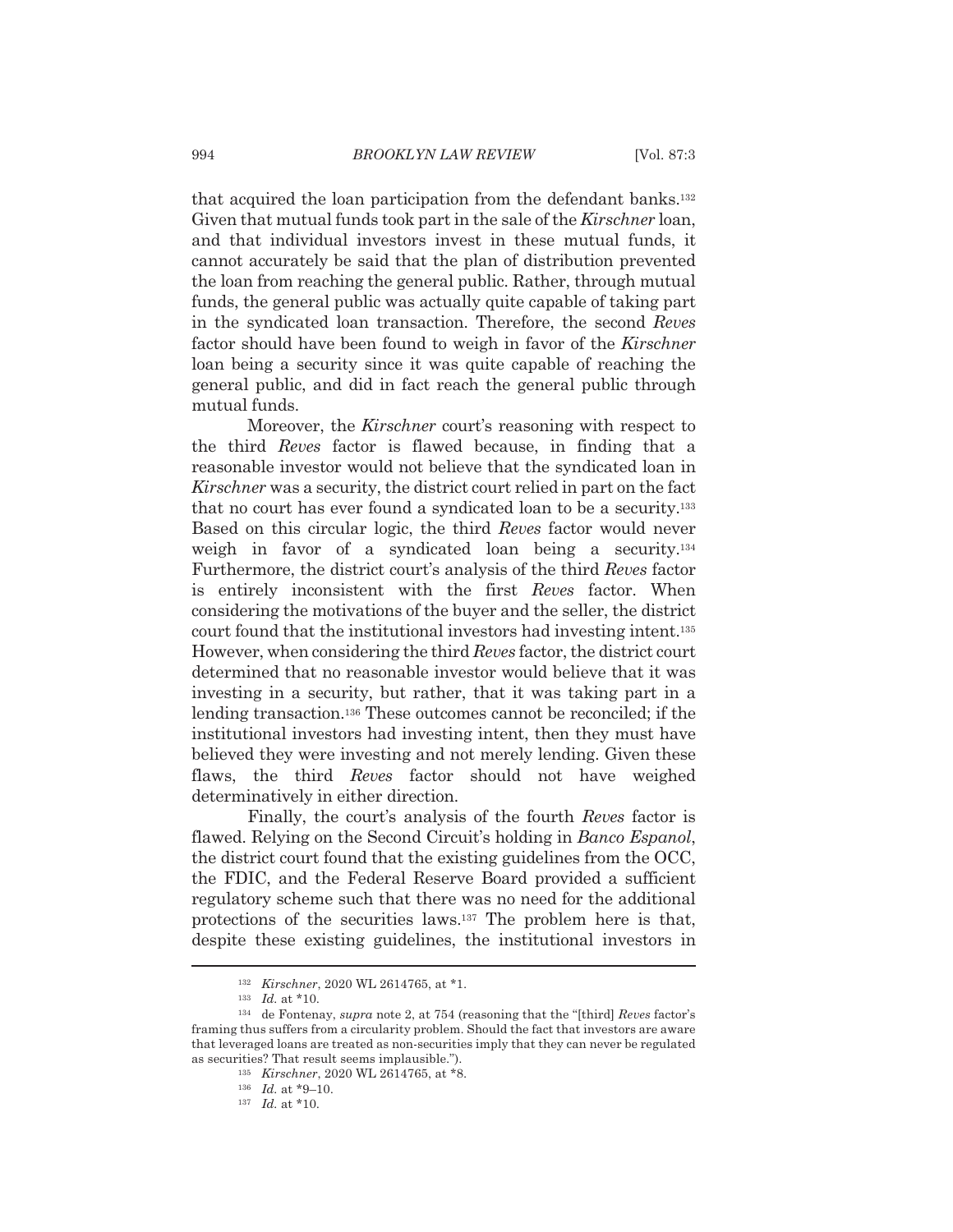*Kirschner* were still not provided with enough information about the health of Millennium Labs' underlying business.<sup>138</sup> In particular, the institutional investors were unaware of an ongoing Department of Justice investigation into Millennium Labs, which eventually resulted in a \$256 million settlement, nor were they aware of allegations concerning Millennium Labs' unlawful sales practices.<sup>139</sup> By allowing the defendant banks to hide these material facts, the existing guidelines failed to adequately protect the institutional investors, and therefore, the court should have applied securities laws to provide them with additional protection.

Even if the fourth Reves factor weighed in favor of a nonsecurity finding, the second factor should still have been found to outweigh the fourth factor because it more closely relates to the goal of the Reves family resemblance test. In Reves, the Supreme Court noted that Congress's goal in enacting the Securities Act was to regulate investments.<sup>140</sup> Accordingly, the Court articulated a test that would determine whether an instrument is an investment, and thus, a security.<sup>141</sup> The second Reves factor is much closer to the heart of this goal because it seeks to determine whether an individual investor in the general public could invest in an instrument.<sup>142</sup> In contrast, the fourth Reves factor is more concerned with the existing regulatory structure surrounding the instrument, as opposed to the parties taking part in the transaction.<sup>143</sup> Thus, the second Reves factor tells us more about whether the instrument bears investmentlike qualities, and therefore, in weighing the second factor against the fourth, the second should be given more weight. Accordingly, with the second factor outweighing the fourth, and with factors one and three not weighing determinatively in either direction, the syndicated loan in Kirschner should have been deemed a security, and the plaintiff's state securities laws claims should not have been dismissed.

#### III. FLAWS IN THE REVES FAMILY RESEMBLANCE TEST

As discussed, even under the current Reves family resemblance test, the court should have found the syndicated loan in Kirschner to be a security. However, the deeper and more fundamental problem is that the current Reves family

<sup>&</sup>lt;sup>138</sup> *Id.* at \*5.

 $139$  *Id.* 

<sup>&</sup>lt;sup>140</sup> Reves, 494 U.S. at 61.

 $141$  *Id.* at 67.

 $142$  *Id.* at 66.  $143$  *Id.* at 67.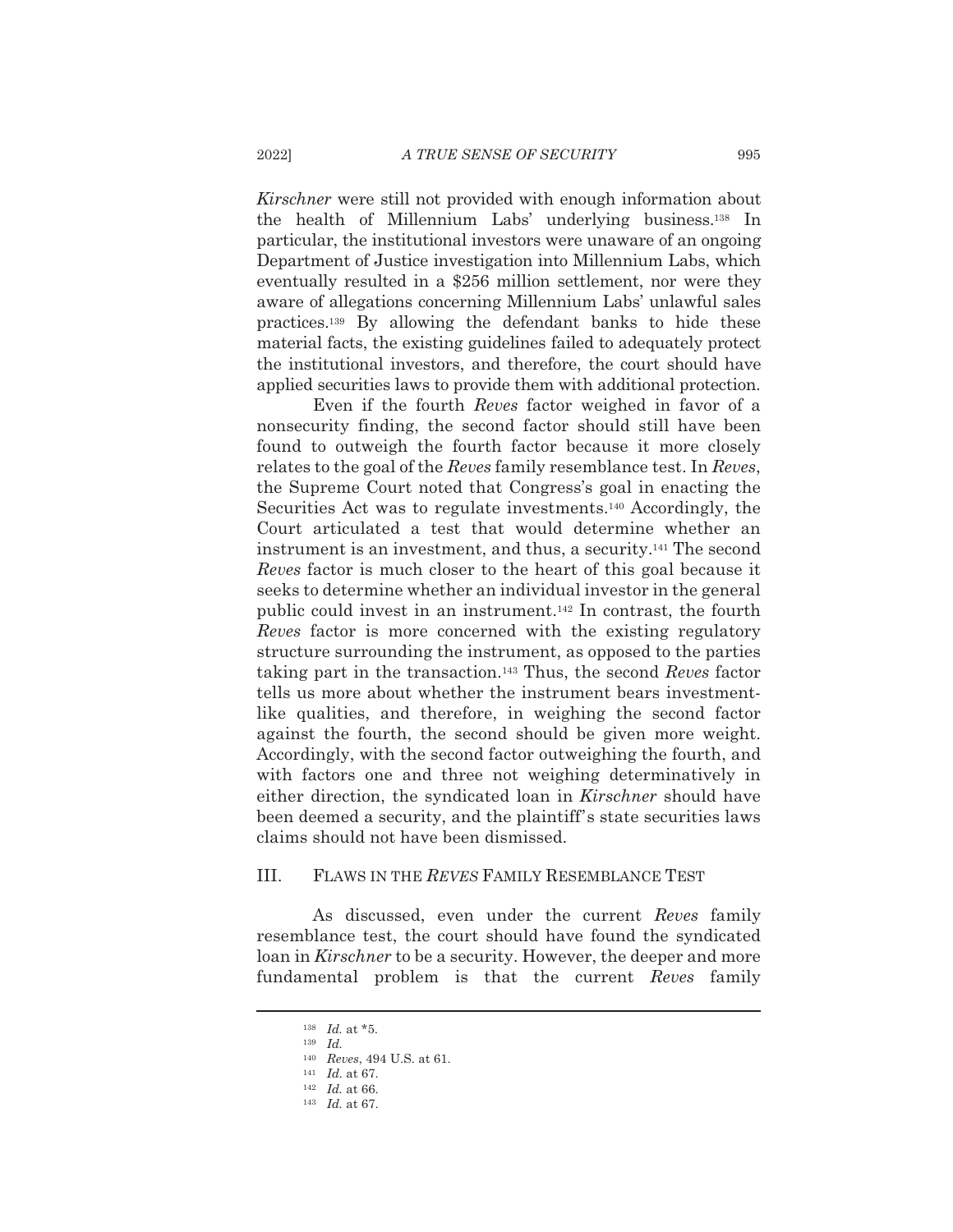resemblance test, which has not changed since it was first articulated by the Supreme Court in 1990,<sup>144</sup> is outdated and fails to adequately account for the radical shifts in the syndicated loan and CLO markets in recent years.

#### Flaws in the First Reves Factor  $A_{\cdot}$

The first *Reves* factor is flawed because it equates the singular motivation of the borrower of the loan with the many motivations of the investors in the loan.<sup>145</sup> For example, in Kirschner, the district court found that, even though the four hundred institutional investors had investing intent, the borrower of the loan was motivated by a commercial purpose other than investing.<sup>146</sup> Thus, the district court concluded that the factor was mixed and did not weigh determinatively in either direction.<sup>147</sup>

The problem here is that the motivations involved in the syndicated loan were overwhelmingly driven by investment intent.<sup>148</sup> However, because a single party was motivated by other commercial purposes, all other motivations were negated, and the court concluded that the factor was a wash.<sup>149</sup> This result is inconsistent with the underlying purpose of the Reves family resemblance test. In Reves, the Supreme Court noted that the purpose of securities laws was to regulate investments,<sup>150</sup> and therefore, the Court crafted the family resemblance test to allow loans that were investments to be classified as securities, while allowing loans that were not characterized by an investing intent to escape securities regulations. If the Reves family resemblance test seeks to classify loans with investment characteristics as securities, then it should not be possible for the noninvestment motivations of a single borrower to negate the investment motivations of four hundred institutional investors.

Moreover, the borrowers of modern day syndicated loans often have investment intent.<sup>151</sup> One of the most popular sources of new syndicated loan issuances is the financing of mergers and acquisitions  $(M&A),<sup>152</sup>$  often through the use of a leveraged

<sup>&</sup>lt;sup>144</sup> See Kirschner, 2020 WL 2614765, at \*6-7.

<sup>&</sup>lt;sup>145</sup> *Id.* at  $*7$ .

<sup>&</sup>lt;sup>146</sup> *Id.* at \*1, 8.

 $147$  *Id.* at \*8.

 $148$  See id.

 $149$  *Id.* 

 $^{150}$  Reves v. Ernst & Young, 494 U.S. 56, 61 (1990).

 $^{151}$   $\,$  See S&P GLOB. MKT. INTEL.,  $supra$  note 11, at 1.

<sup>&</sup>lt;sup>152</sup> Id. at 3; see also Adam Hayes, Guide to Mergers and Acquisitions, INVESTOPEDIA (Aug. 19, 2021), https://www.investopedia.com/terms/m/mergersandacquisitions.asp [https:// perma.cc/9YGG-H3SV] ("Mergers and acquisitions (M&A) is a general term that describes the consolidation of companies or assets through various types of financial transactions .... In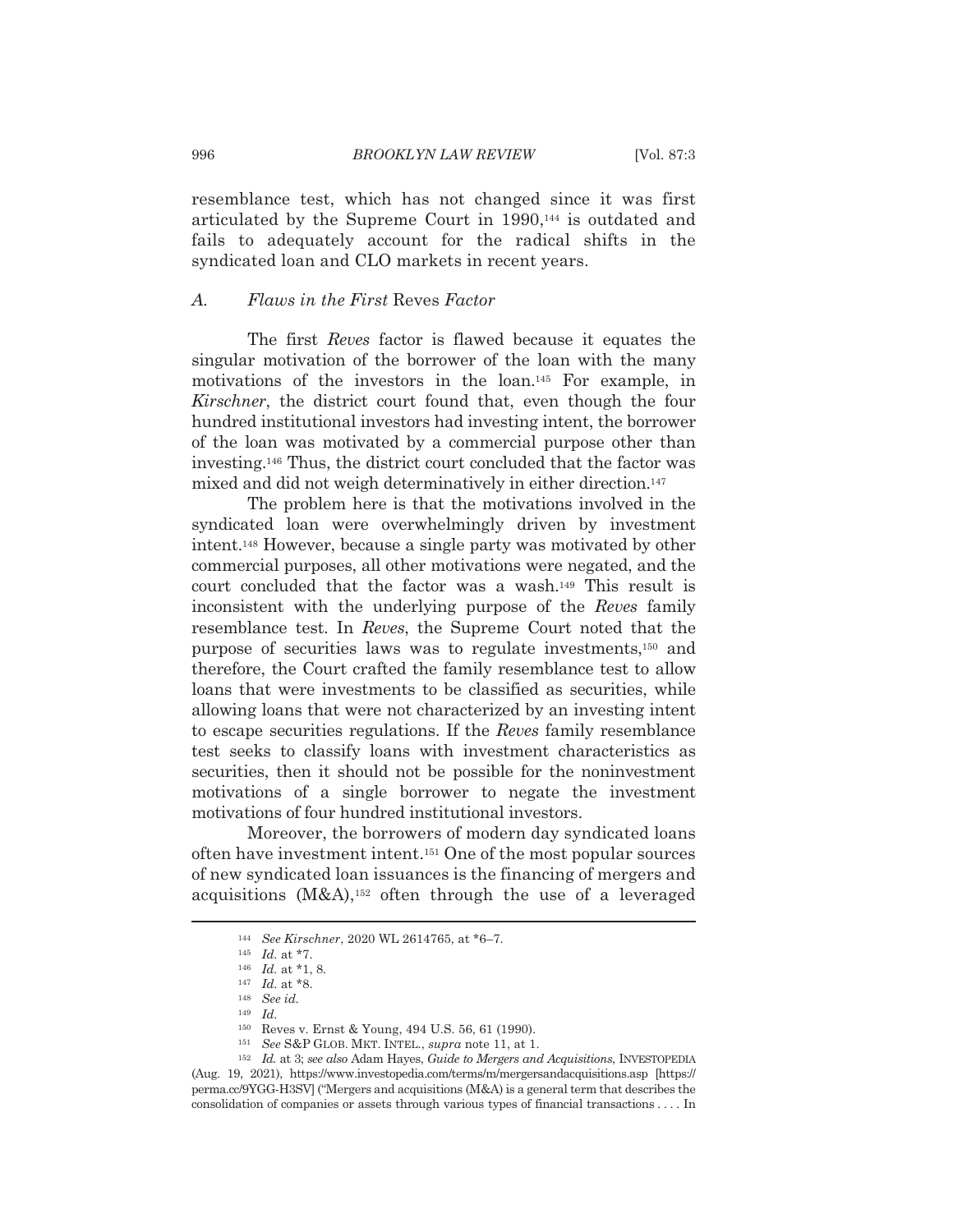buyout, where a private equity firm finances its M&A transaction through the use of a leveraged loan.<sup>153</sup> At their core, M&A transactions are investments, and therefore, when M&A transactions are financed by syndicated loans, those loans are entirely motivated by investing intent.<sup>154</sup> Given that M&A transactions are one of the most popular sources of new syndicated loans, it is increasingly odd that no court has ever found a syndicated loan to be a security.<sup>155</sup>

#### $B_{\cdot}$ Flaws in the Second Reves Factor

The second Reves factor is similarly ill-equipped to scrutinize the modern syndicated loan market. In Reves, the Supreme Court explained that "we examine the 'plan of distribution' of the instrument ... to determine whether it is an instrument in which there is 'common trading for speculation or investment."<sup>156</sup> While it is true that direct investment in syndicated loans is generally only available to institutional investors, that does not mean that speculation in these instruments is closed off to the general public, and in fact, "the Reves Court confirmed that offerings to sophisticated parties may nonetheless amount to public distribution."<sup>157</sup> If a syndicated loan is assignable to a mutual fund, as was the case in Kirschner, then it necessarily follows that there can be common trading for speculation<sup>158</sup> on the loan through trading of the mutual fund.<sup>159</sup> Moreover, retail investors looking to tap into the syndicated loan market may now invest in new exchange-traded funds (ETFs) that specifically track CLOs, allowing for direct exposure to the CLO market, and by extension, the syndicated loans that CLOs invest in.<sup>160</sup> These CLO-tracking ETFs "mean<sup>[]</sup> that any investor, from

<sup>157</sup> de Fontenay, *supra* note 2, at 753.

<sup>158</sup> James Chen, Speculation, INVESTOPEDIA (Dec. 28, 2020), https://www.investope dia.com/terms/s/speculation.asp [https://perma.cc/5SRZ-RNMA] ("[S]peculation, or speculative trading, refers to the act of conducting a financial transaction that has substantial risk of losing value but also holds the expectation of a significant gain or other major value. With speculation, the risk of loss is more than offset by the possibility of a substantial gain or other recompense .... Mutual funds and hedge funds often engage in speculation in the ... bond and stock markets.").

159 Kirschner, 2020 WL 2614765, at \*1.

<sup>160</sup> Sam Potter, *Riskier CLOs Are Coming to the Masses via an ETF Buying BBB Debt*, BLOOMBERG (Sept. 30, 2021), https://www.bloomberg.com/news/articles/2021-09-30/riskier-closare-coming-to-the-masses-via-an-etf-buying-bbb-debt [https://perma.cc/MXY4-QN6C].

an acquisition, one company purchases another outright. A merger is the combination of two firms, which subsequently form a new legal entity under the banner of one corporate name.").

 $^{153}$  S&P GLOB. MKT. INTEL., supra note 11, at 3.

 $154$  *Id.* 

 $^{155}$   $\,$   $Id.;$  Kirschner v. J.P. Morgan Chase Bank, No. 17-6334, 2020 WL 2614765, at \*10 (S.D.N.Y. May 22, 2020).

<sup>&</sup>lt;sup>156</sup> Reves v. Ernst & Young, 494 U.S. 56, 66 (1990) (quoting Sec. & Exch. Comm'n v. C.M. Joiner Leasing Corp., 320 U.S. 344, 351, 353 (1943)).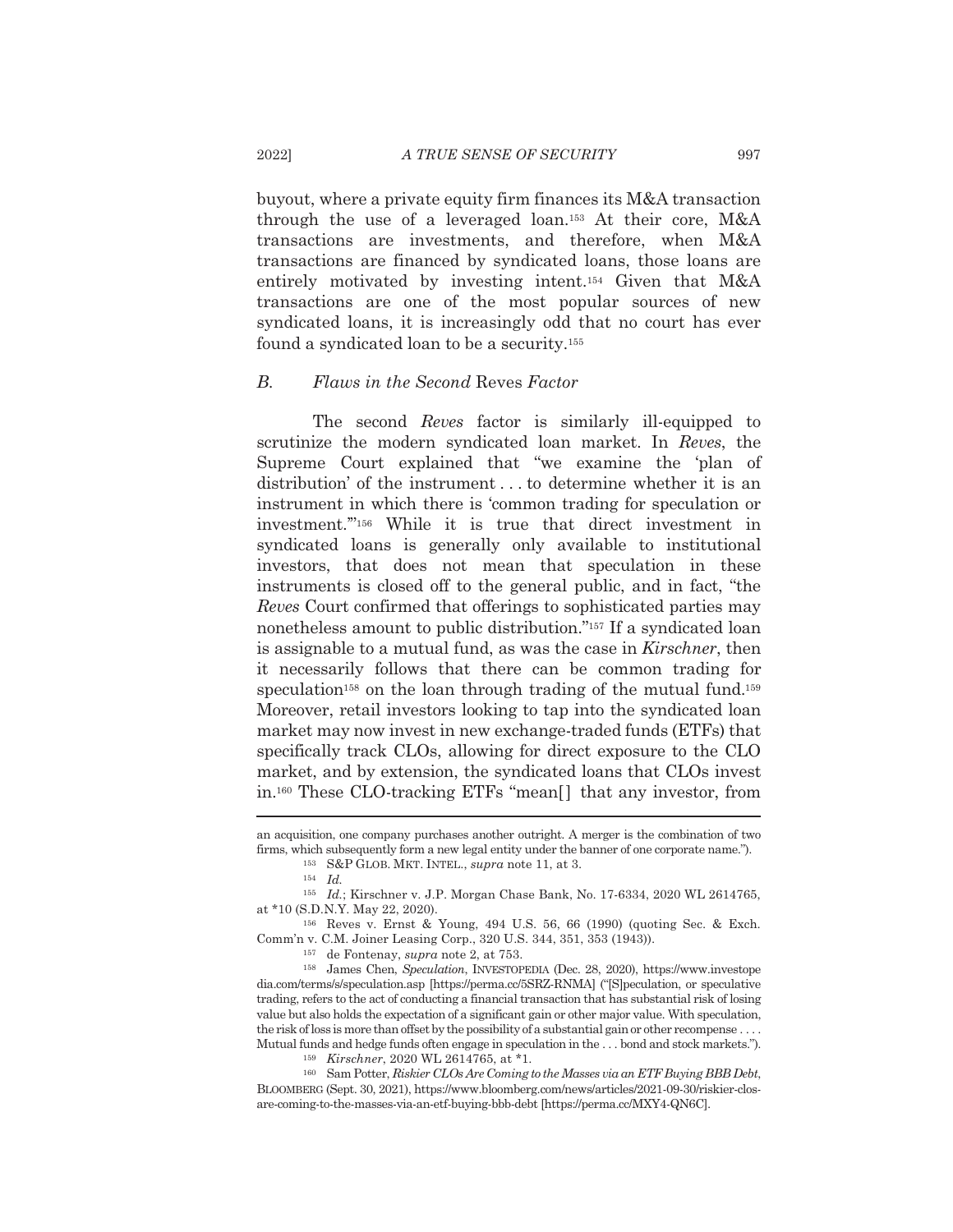mom and pop to the Reddit crowd, can have access to packages of [syndicated] loans issued to riskier U.S. companies."<sup>161</sup>

By ignoring the general public's ability to speculate on syndicated loans through mutual funds and ETFs, the second Reves factor fails to capture the complete plan of distribution of syndicated loans. Furthermore, retail investors are similarly closed off from direct investment in high-yield bonds, but high-yield bonds continue to be treated as securities, making the disparate treatment of these two instruments even more irrational.<sup>162</sup>

#### $\overline{C}$ . Flaws in the Third Reves Factor

The third *Reves* factor is also flawed because courts applying this factor are applying circular logic by reasoning that investors cannot reasonably expect syndicated loans to be securities because no court has ever found a syndicated loan to be a security.<sup>163</sup> This reasoning is flawed because it is rooted in the idea that loans are not able to evolve, which we know is possible based on the staggering changes to syndicated loans in recent years.<sup>164</sup> Courts still treat syndicated loans as the traditional bank loans of the past, and in applying this logic, are making it exceedingly difficult for a future syndicated loan to ever be deemed a security. This outcome does not align with the goals of the Reves family resemblance test.<sup>165</sup>

The district court in Kirschner also demonstrated another problem with the third Reves factor when it reasoned that a reasonable investor would not believe that the loan was an investment because the offering memoranda used language like "loan" and "lender," as opposed to "investor."<sup>166</sup> If this distinction is all that is required to dispose of the third Reves factor, then banks that wish to avoid securities regulations would simply make sure to draft their offering memoranda with terms such as "loan" and "lender," in order to convince the court that there is no investing going on. By looking only at the terms of the loan documents, the third Reves factor opens the door for parties to manipulate the test and circumvent securities regulations.

 $161$  *Id.* 

<sup>&</sup>lt;sup>162</sup> de Fontenay, *supra* note 2, at 753.

<sup>163</sup> Kirschner, 2020 WL 2614765, at \*10.

<sup>&</sup>lt;sup>164</sup> de Fontenay, *supra* note 2, at 747.

<sup>&</sup>lt;sup>165</sup> Reves, 494 U.S. at 61.

<sup>166</sup> Kirschner, 2020 WL 2614765, at \*9.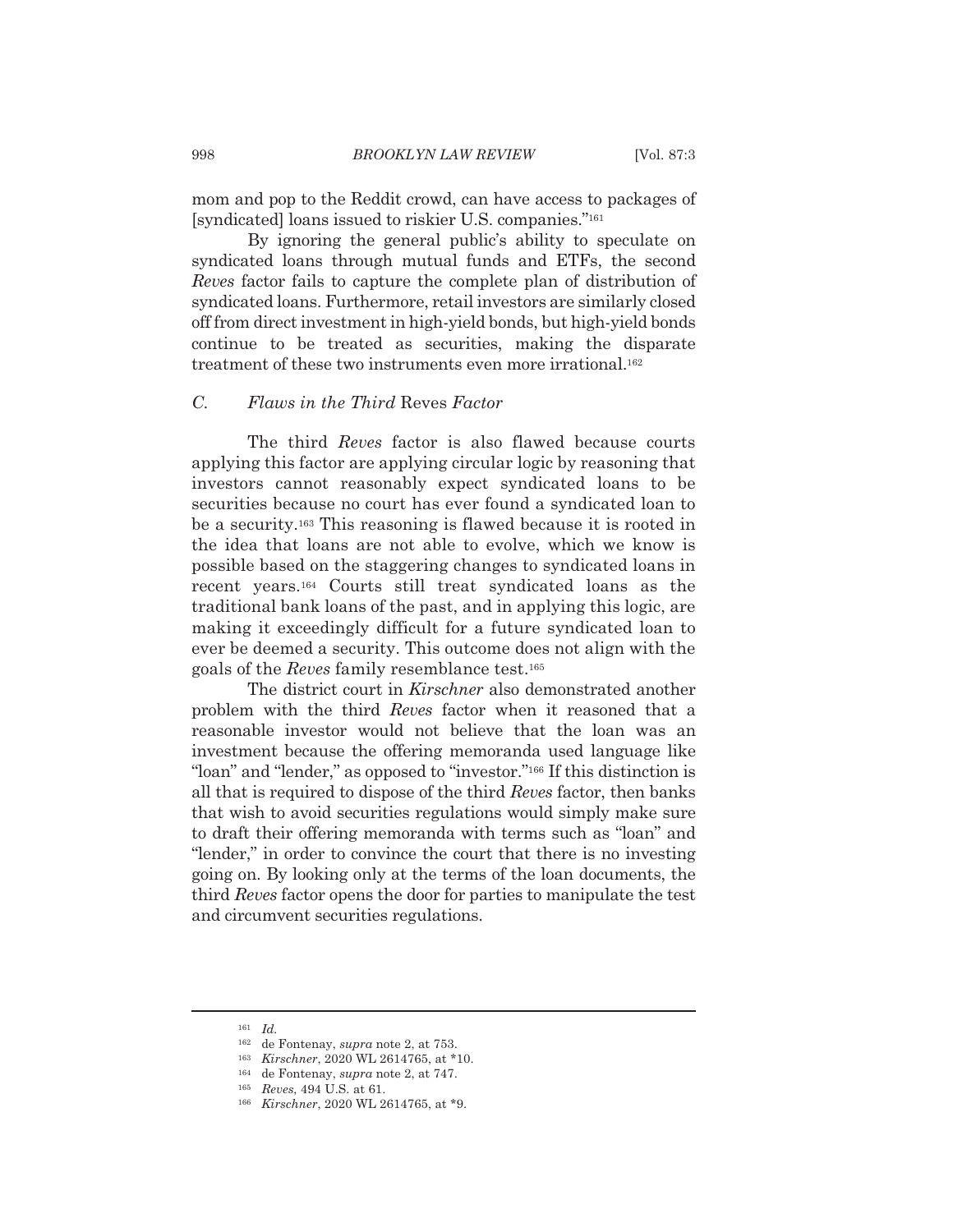#### $D_{\cdot}$ Flaws in the Fourth Reves Factor

2022]

Finally, in applying the fourth Reves factor, courts are failing to look at whether the existing guidelines actually provide enough protection for the parties to syndicated loan transactions. For example, in *Kirschner*, the court noted the existence of policy guidelines governing the assignment of loan participations.<sup>167</sup> However, it failed to examine whether those guidelines actually protected the four hundred institutional investors who invested in the loan participations.<sup>168</sup> By simply asking whether another regulatory scheme exists, but not going further to understand whether that regulatory scheme is actually providing enough protection for investors, the fourth Reves factor fails to accomplish its goal of providing the protections of securities laws to those investors who need it.

## IV. SOLUTION TO FLAWS IN THE REVES FAMILY **RESEMBLANCE TEST**

Despite the myriad of flaws examined above, the Supreme Court could easily tweak each Reves factor so that the analysis more adequately aligns with the Court's original goal when it articulated the test three decades ago. Moreover, by adapting the Reves family resemblance test to the realities of the modern syndicated loan market, the Court can better achieve Congress's intent in passing the Securities Act.

#### $\overline{A}$ . Solution for the First Reves Factor

To fix the flaws of the first Reves factor, the Supreme Court should modify the factor to prevent one party's motivations from negating all other motivations inherent in the syndicated loan. In order to do this, the revised first factor should weigh the motivations of all parties and decide whether, in the aggregate, the motivations are driven more by investing intent or more by noninvesting intent. If the motivations are mostly driven by investing intent, then the first factor should weigh in favor of the loan being a security; if the motivations are mostly driven by noninvesting intent, then the factor should weigh in favor of the loan being a nonsecurity.

Applying this updated first Reves factor to Kirschner, the motivations of the investors, which the district court found to be driven by investing intent, should outweigh the singular motivation

 $167$  *Id.* at \*10.

 $168$  See id.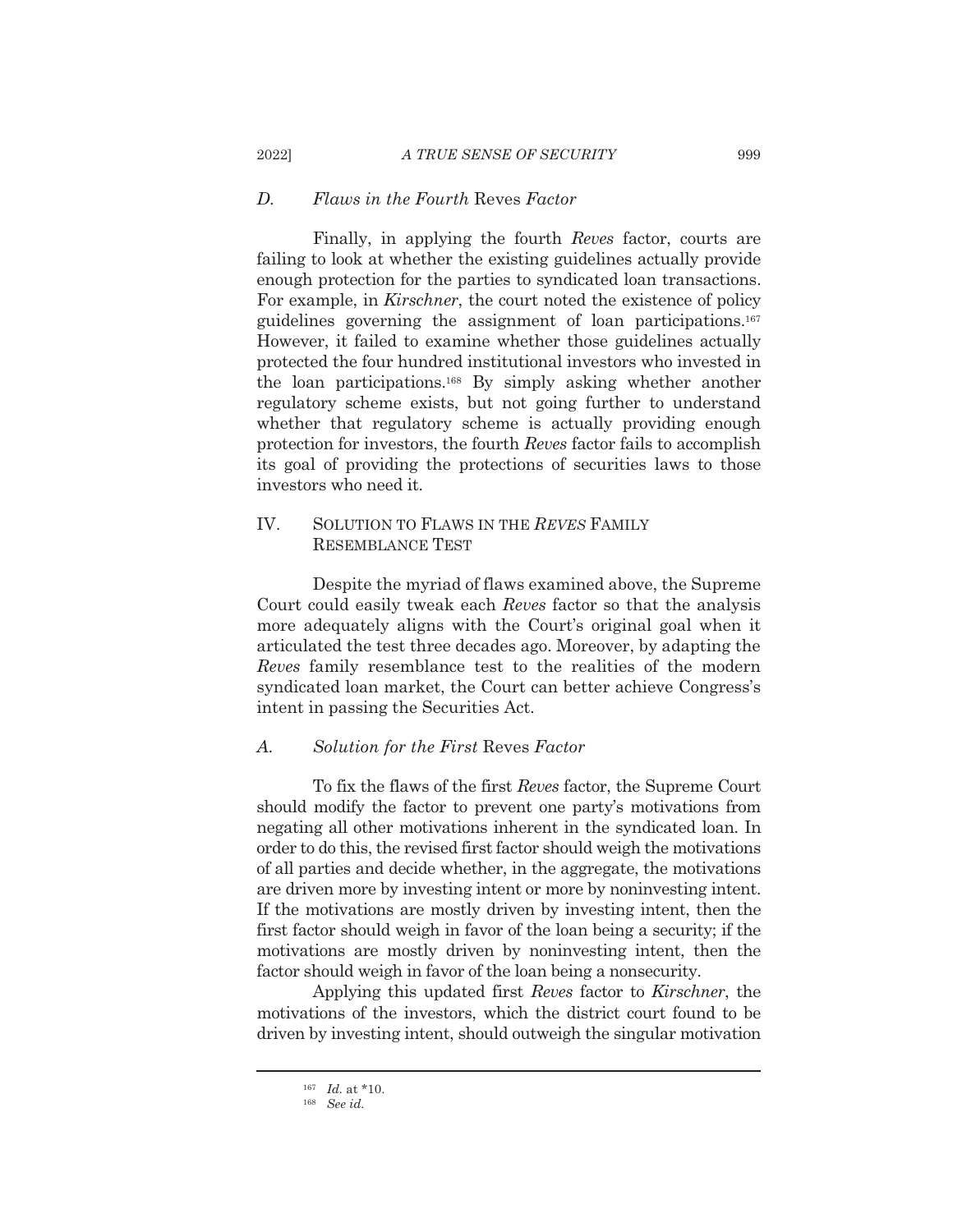of the borrower, which was driven by other commercial purposes.<sup>169</sup> Since the aggregate motivations behind the Kirschner syndicated loan were overwhelmingly driven by investing intent,<sup>170</sup> the updated first Reves factor would weigh in favor of the loan being a security if applied to the facts of Kirschner.

#### $B_{\cdot}$ Solution for the Second Reves Factor

The Court can alleviate the flaws in the second Reves factor by simply requiring that, when examining the instrument's plan of distribution, courts acknowledge the loan's ability to reach the general public if it is assignable to mutual funds or ETFs. If, as the Supreme Court instructed in Reves, the goal of the second factor is to determine whether it is possible for the general public to speculate or trade on the loan,<sup>171</sup> then the second factor should necessarily take into account the general public's ability to use investment vehicles such as mutual funds and CLO-tracking ETFs to invest in syndicated loans. Accordingly, under the updated second Reves factor, if a syndicated loan is assignable to mutual funds, which are then able to be invested in by individual investors, then the loan's plan of distribution must be said to reach the general public, and the factor should weigh in favor of the loan being a security.

Applying this updated second factor to *Kirschner*, this factor would have also weighed in favor of the loan being a security since the loan's plan of distribution allowed it to be assigned to mutual funds, and by association, to the general public.<sup>172</sup>

#### $C_{\cdot}$ Solution for the Third Reves Factor

The Supreme Court can ameliorate the problems with the third Reves factor by amending it to restrict courts from basing their determination on the fact that no prior court has ever found a syndicated loan to be a security. Instead of taking into account whether previous syndicated loans have been found to be securities, the updated factor should look to the syndicated loan at issue, and ask whether a reasonable investor, in considering this loan, would believe it to be an investment in a security. To aid in this analysis, courts should look at four subfactors that indicate whether the loan behaves like a security:  $(1)$  the liquidity of the loan,  $(2)$  the level of dispersion among the lender base, (3) the level of monitoring among

<sup>169</sup> See id. at \*8.

 $170$  See id.

<sup>&</sup>lt;sup>171</sup> Reves v. Ernst & Young, 494 U.S. 56, 66 (1990).

<sup>&</sup>lt;sup>172</sup> See supra text accompanying notes 128-133.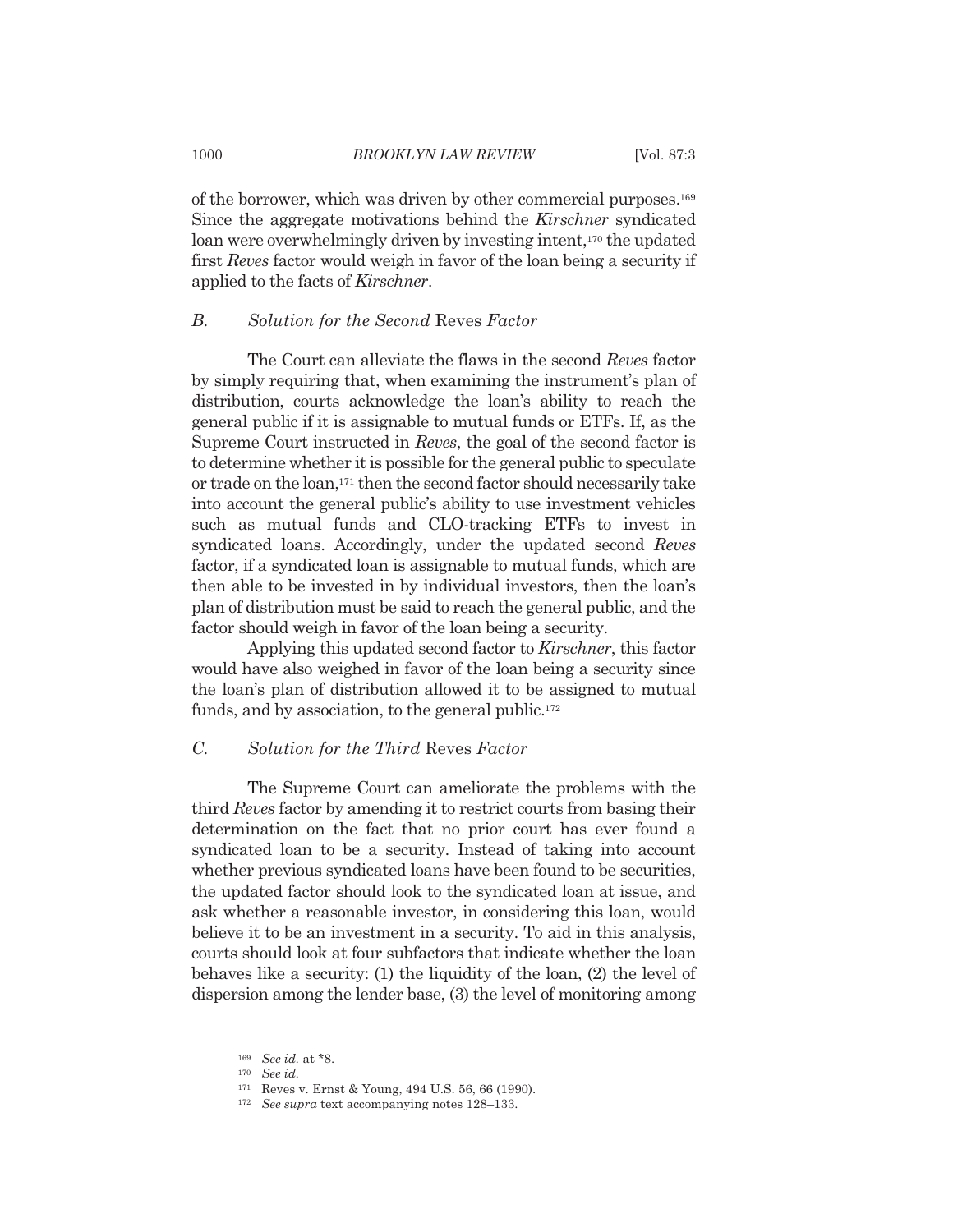investors, and (4) the restrictiveness of the loan covenants.<sup>173</sup> These four characteristics all relate to the recent changes in syndicated loans that have made them seem more like securities.<sup>174</sup> If the syndicated loan is highly liquid, highly dispersed among its investor base, lacks monitoring among its investor base, and lacks restrictive covenants, then the third factor should weigh in favor of the loan being deemed a security since a reasonable investor would likely find it to be a security based on these security-like characteristics.

The Court must also further amend the third Reves factor to prevent courts, like the district court in Kirschner, from merely looking at the surface-level language of the loan documents when determining the reasonable expectations of the investing public.<sup>175</sup> Instead of inquiring as to whether the offering memoranda contain terms such as "loan" or "lender," the third Reves factor should look at the characteristics of the loan as laid out above. This inquiry will prevent a bank from avoiding securities regulation simply by using certain terminology in its offering memoranda regardless of the actual characteristics of the instrument.

Applying this updated third Reves factor to Kirschner, this factor would have also weighed in favor of finding that the loan was a security. In particular, the syndicated loan in *Kirschner* clearly had a high level of liquidity given that, following syndication, it was readily assigned to roughly four hundred institutional investors, including hedge funds, mutual funds, and other institutional investors.<sup>176</sup> These assignments dually demonstrate the loan's high level of dispersion among its investor base, given that it was assigned to a large number of institutional investors, many of which had investors of their own.<sup>177</sup> Moreover, the loan likely had a low level of investor monitoring because these dispersed institutional investors are far less equipped to monitor the borrower when compared with the banks that syndicated the original loan.<sup>178</sup> Finally, based on the district court's opinion, it is unclear whether the loan contained restrictive covenants. Nevertheless, given the high

<sup>175</sup> See supra text accompanying notes  $119-122$ .

<sup>&</sup>lt;sup>173</sup> See supra Section I.A for discussion of typical characteristics of securities.

<sup>&</sup>lt;sup>174</sup> See de Fontenay, supra note 2, at 747 (explaining that syndicated loans now share critical characteristics with high-yield bonds, which are treated as securities under US law); see also supra text accompanying notes 60-71.

<sup>&</sup>lt;sup>176</sup> Kirschner v. J.P. Morgan Chase Bank, No. 17-6334, 2020 WL 2614765, at \*1 (S.D.N.Y. May 22, 2020).

 $177$  See id.

<sup>&</sup>lt;sup>178</sup> See de Fontenay, supra note 2, at 736-37, 740 (noting banks are able to devote significant resources toward closely monitoring a loan, while a syndicated loan lender base, being significantly dispersed, is only able to lightly monitor a loan).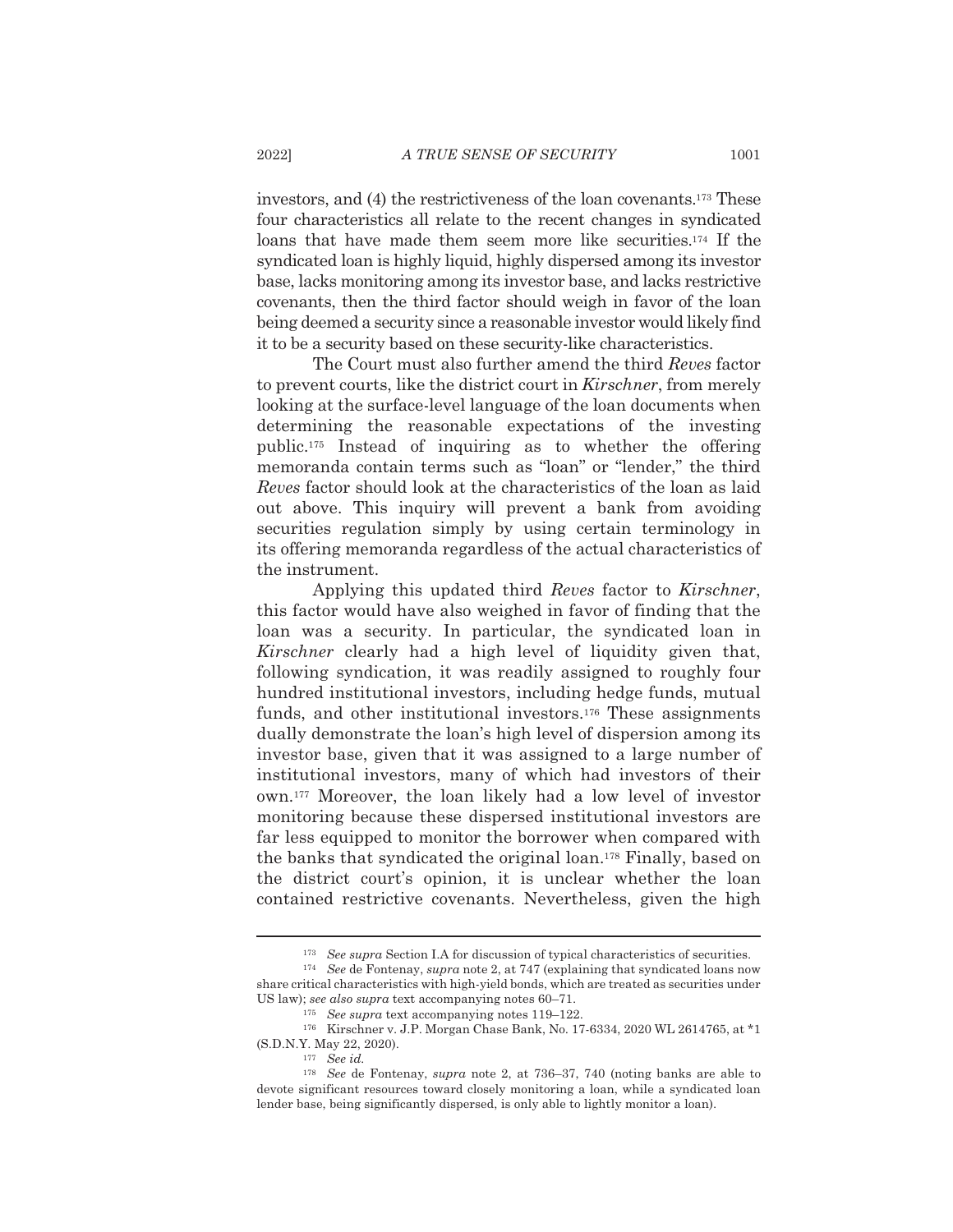level of liquidity, the high level of investor base dispersion, and the relative lack of lender monitoring, it is clear that this updated third Reves factor would have weighed in favor of the loan being a security as well.

#### $D.$ Solution for the Fourth Reves Factor

The Court can resolve the flaws in the fourth Reves factor by requiring courts to consider whether the existing regulatory scheme is actually sufficient to protect the investors of the instrument in question. The fourth Reves factor is primarily concerned with whether there is an existing regulatory scheme in place such that the application of securities laws is unnecessary.<sup>179</sup> In order to achieve this goal, courts must examine whether the actual investors in a syndicated loan are adequately protected by existing regulations governing accountability and transparency, which were two of the primary concerns of Dodd-Frank.<sup>180</sup> If the existing regulatory scheme is insufficient to protect investors, then the updated fourth factor should weigh in favor of the loan being a security.

Applying this updated fourth Reves factor to Kirschner, the existing guidelines issued by the OCC, the FDIC, and the Federal Reserve Board were insufficient to provide adequate protection to the institutional investors.<sup>181</sup> The institutional investors in Kirschner were not informed of material facts related to Millennium Labs' underlying business, and as a result, the institutional investors were harmed when Millennium Labs defaulted on its obligations under the syndicated loan.<sup>182</sup> The existing guidelines were not sufficient to prevent this harm; however, the state securities laws under which the Kirschner plaintiff brought its claims would have provided adequate protection for the investors through their mandatory disclosure requirements.<sup>183</sup> Thus, since the existing guidelines in *Kirschner* failed to adequately protect the investors, the updated fourth Reves factor would have weighed in favor of finding the syndicated loan to be a security.

#### $E$ . Summary of the Updated Reves Family Resemblance Test

Under this updated Reves family resemblance test, in order to determine whether an instrument is rightly classified as a

<sup>&</sup>lt;sup>179</sup> Reves v. Ernst & Young, 494 U.S. 56, 67 (1990).

<sup>180</sup> Adam Hayes, *Investor Protection Act*, INVESTOPEDIA (Jan. 24, 2021), https:// www.investopedia.com/terms/investor-protection-act.asp [https://perma.cc/32RP-TVRU].

<sup>&</sup>lt;sup>181</sup> Kirschner, 2020 WL 2614765, at \*10.

 $182$  *Id.* at \*5.

 $183$  *Id.* at \*10.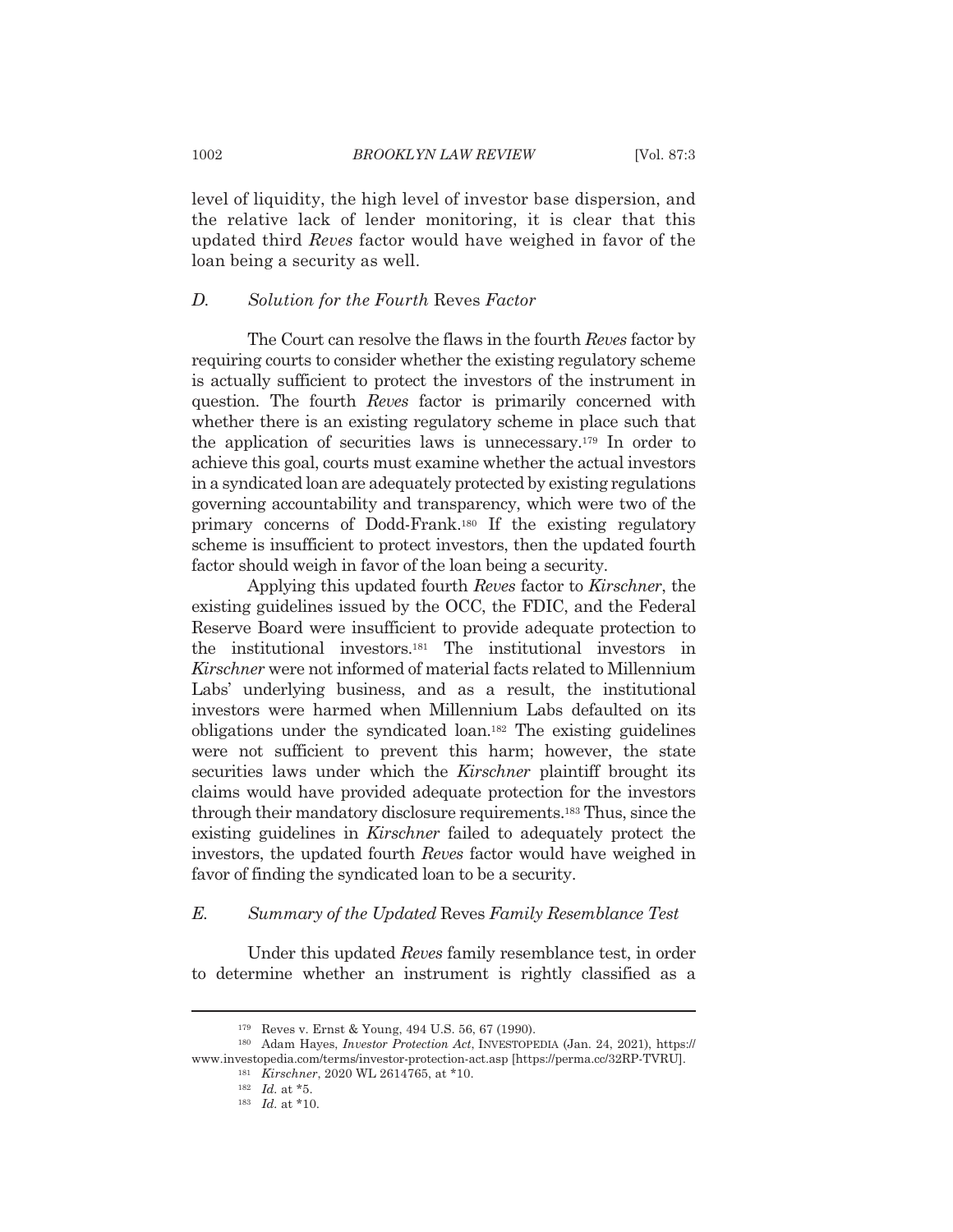security and thus subject to securities laws and regulations, courts should consider the following four factors.

- (1) Whether, in the aggregate, the motivations inherent in the syndicated loan are driven by investing-intent or noninvesting intent. If the aggregate of the motivations lean toward investing intent, then the factor should weigh in favor of the loan being a security.<sup>184</sup>
- (2) Whether the syndicated loan's plan of distribution allows it to reach the general public. If the plan of distribution allows the loan to be assigned to mutual funds, then the loan is said to reach the general public, and the second factor should weigh in favor of finding the syndicated loan to be a security.<sup>185</sup>
- (3) Whether a reasonable investor would understand that it was investing in a security rather than participating in a lending *transaction*. In determining this third factor, courts should examine the following characteristics of the syndicated  $\alpha$ . (1) liquidity, (2) level of dispersion of investor base, (3) level of investor monitoring, and (4) restrictiveness of covenants. If the loan has a high level of liquidity, a high level of investor dispersion, a lack of investor monitoring. and a lack of restrictive covenants, then the third factor should weigh in favor of the loan being a security.<sup>186</sup>
- (4) Whether another regulatory scheme exists such that application of the securities laws would be unnecessary. If the existing regulations were unable to adequately protect the investors of the syndicated loan at issue, then the fourth factor should weigh in favor of the syndicated loan being a security.<sup>187</sup>
- $F_{\cdot}$ Benefits and Costs of Recognizing Some Syndicated Loans to Be Securities

Underlying this discussion is the fact that no syndicated loan has ever been found to be a security and thus subject to

<sup>&</sup>lt;sup>184</sup> See supra Section IV.A for further explanation of the proposed changes to the first Reves factor.

<sup>&</sup>lt;sup>185</sup> See supra Section IV.B for further explanation of the proposed changes to the second  $Reves$  factor.

<sup>&</sup>lt;sup>186</sup> See supra Section IV.C for further explanation of the proposed changes to the third Reves factor.

<sup>&</sup>lt;sup>187</sup> See supra Section IV.D for further explanation of the proposed changes to the fourth Reves factor.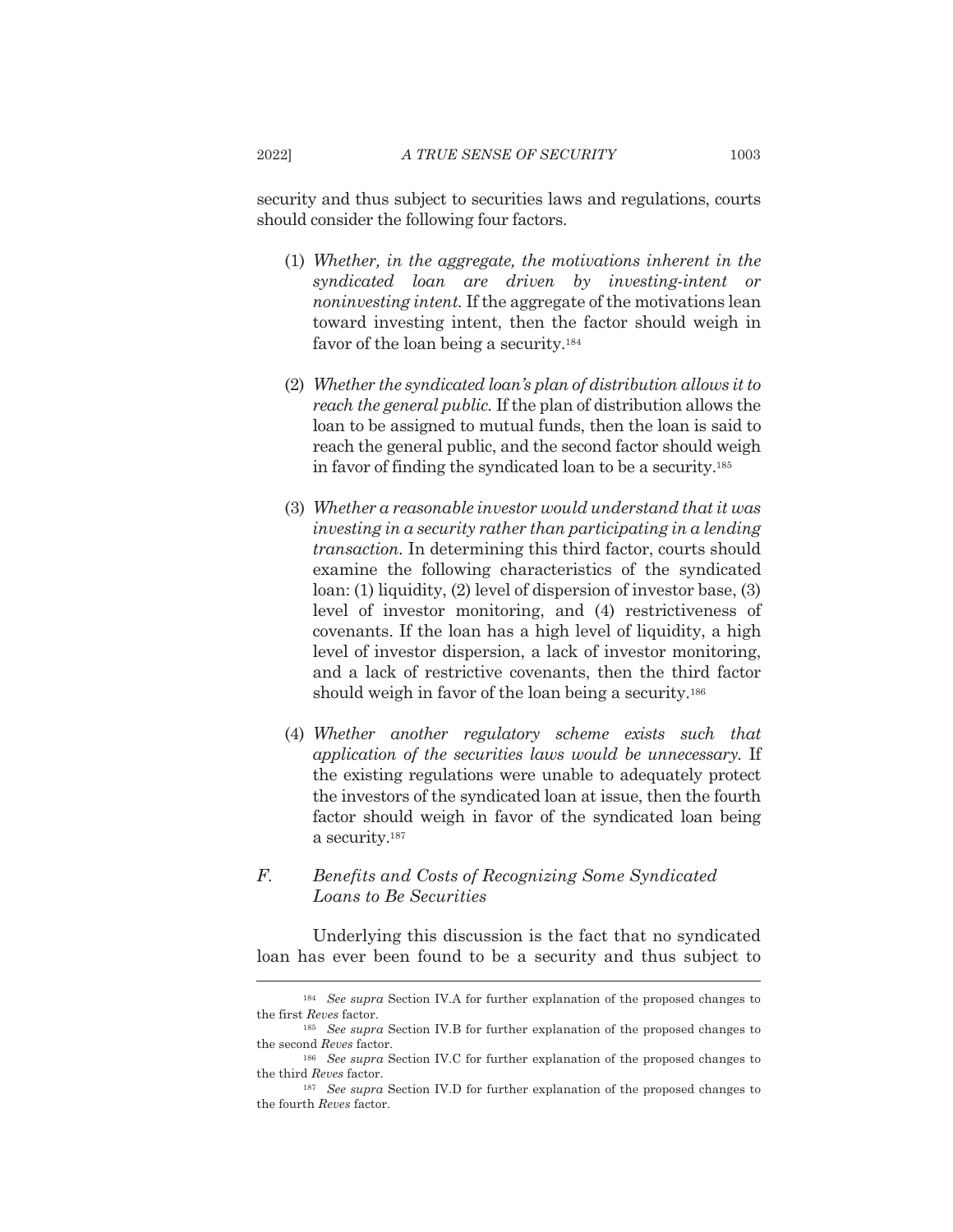securities laws or regulations.<sup>188</sup> Given this reality, it is important to examine the effects of injecting regulation into this currently unregulated market.

Securities laws and regulations provide a wealth of benefits to markets, mainly through their mandatory disclosure requirements, which aim to protect unsophisticated investors by demanding that issuers of securities disclose certain material information about the security to the public.<sup>189</sup> By ensuring that investors receive this baseline of critical information about the security, securities laws protect investors from making unduly risky investments and serve to prevent fraud among issuers and intermediaries.<sup>190</sup> Additionally, by protecting investors and preventing fraud, securities laws improve the efficiency of capital markets and facilitate the production of information.<sup>191</sup> Finally, securities material laws aid markets by standardizing the disclosure practices of issuers of securities and "controlling specific managerial or promoter agency problems."<sup>192</sup>

Allowing some syndicated loans to be classified as securities will also benefit the CLO market by giving CLO managers more information about the syndicated loans that they are pooling together in their CLO tranches.<sup>193</sup> Through the mandatory disclosure requirements of securities laws, CLO managers will have more material information about the borrowers' creditworthiness, and they will be better protected from fraudulent syndicated loan issuers that would like to hide certain information about the company that borrowed the syndicated loan.<sup>194</sup> Given the rising default rates of syndicated loans, as well as the continued growth of the CLO market, injecting some disclosure requirements into the syndicated loan market may help to minimize the default rate among CLO tranches.<sup>195</sup> Moreover, by allowing CLO managers to gain access to more information, securities laws may permit

 $188$  *Id.* at \*10.

<sup>&</sup>lt;sup>189</sup> de Fontenay, *supra* note 2, at 726.

 $190$  *Id.* at 733-34.

 $191$  *Id.* 

<sup>&</sup>lt;sup>192</sup> Id. at 734; James Chen, Agency Problem, INVESTOPEDIA (Sept. 19, 2021), https://www.investopedia.com/terms/a/agencyproblem.asp [https://perma.cc/24VL-7KM7] (defining an agency problem as "a conflict of interest inherent in any relationship where one party is expected to act in another's best interests. In corporate finance, an agency problem usually refers to a conflict of interest between a company's management and the company's stockholders. The manager, acting as the agent for the shareholders, or principals, is supposed to make decisions that will maximize shareholder wealth even though it is in the manager's best interest to maximize their own wealth.").

<sup>&</sup>lt;sup>193</sup> See de Fontenay, *supra* note 2, at 733–34.

 $194$  *Id.* at 747.

 $^{195}$  Scaggs, supra note 20; Partnoy, supra note 1.